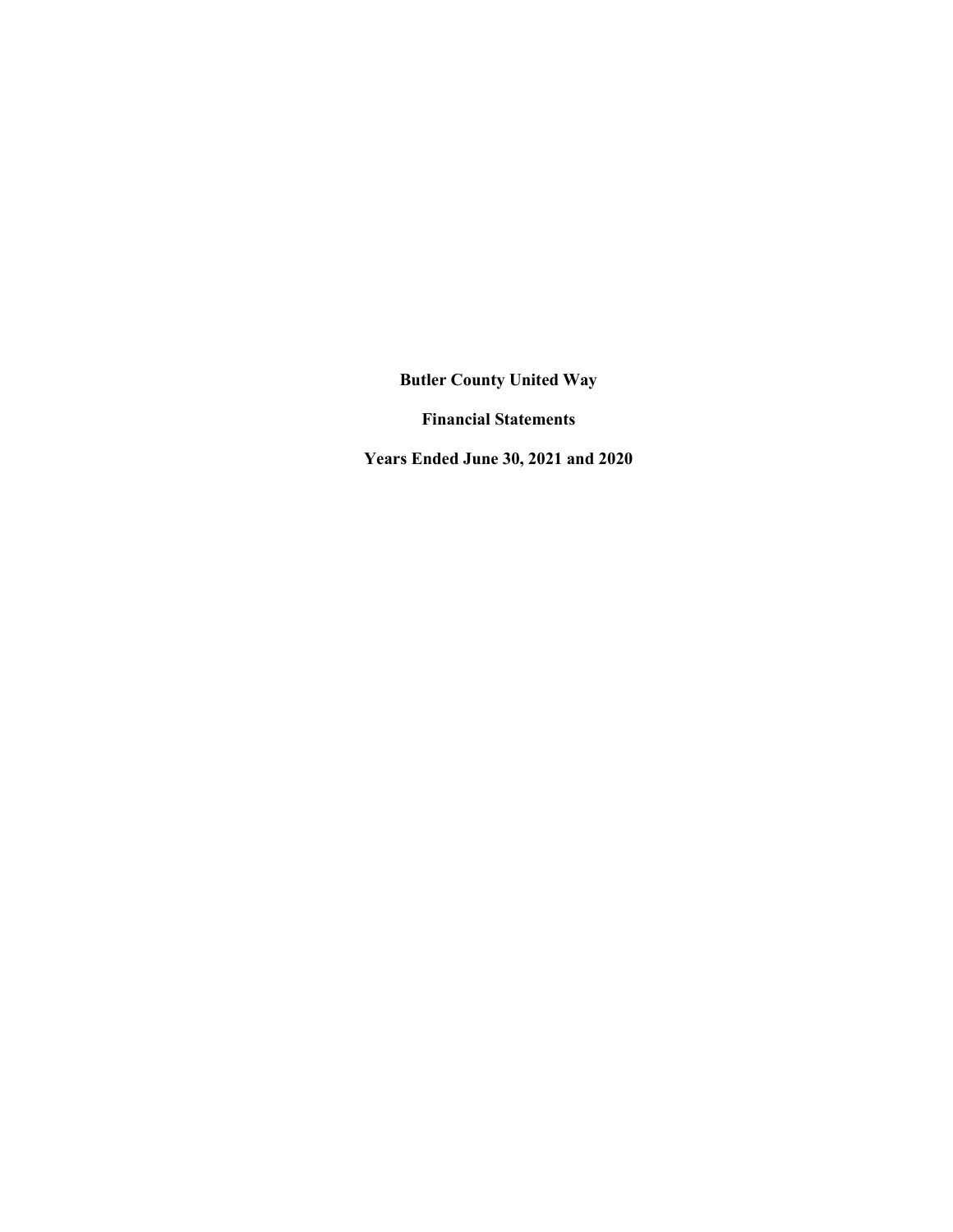# **Butler County United Way Table of Contents Years Ended June 30, 2021 and 2020**

|                             | Page     |
|-----------------------------|----------|
|                             | $1 - 2$  |
| <b>Financial Statements</b> |          |
|                             | 3        |
|                             | 4        |
|                             |          |
|                             | 6        |
|                             |          |
|                             | 8        |
|                             | $9 - 20$ |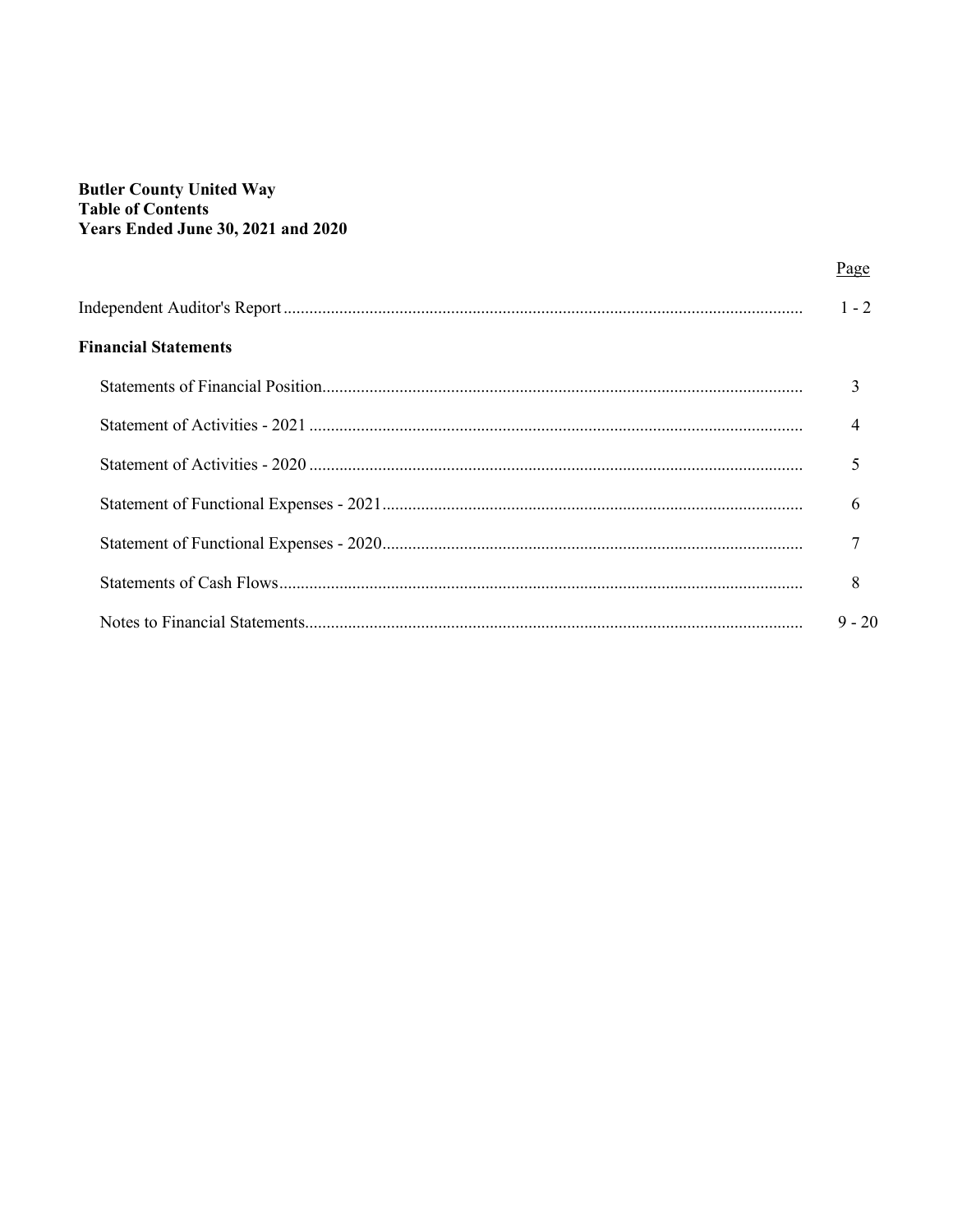

#### **Independent Auditor's Report**

To the Board of Trustees Butler County United Way

#### **Report on the Financial Statements**

We have audited the accompanying financial statements of Butler County United Way (the "Organization"), which comprise the statements of financial position as of June 30, 2021 and 2020, and the related statements of activities, functional expenses and cash flows for the years then ended, and the related notes to the financial statements.

#### **Management's Responsibility for the Financial Statements**

Management is responsible for the preparation and fair presentation of these financial statements in accordance with accounting principles generally accepted in the United States of America; this includes the design, implementation, and maintenance of internal control relevant to the preparation and fair presentation of financial statements that are free from material misstatement, whether due to fraud or error.

#### **Auditor's Responsibility**

Our responsibility is to express an opinion on these financial statements based on our audits. We conducted our audits in accordance with auditing standards generally accepted in the United States of America. Those standards require that we plan and perform the audit to obtain reasonable assurance about whether the financial statements are free from material misstatement.

An audit involves performing procedures to obtain audit evidence about the amounts and disclosures in the financial statements. The procedures selected depend on the auditor's judgment, including the assessment of the risks of material misstatement of the financial statements, whether due to fraud or error. In making those risk assessments, the auditor considers internal control relevant to the entity's preparation and fair presentation of the financial statements in order to design audit procedures that are appropriate in the circumstances, but not for the purpose of expressing an opinion on the effectiveness of the entity's internal control. Accordingly, we express no such opinion. An audit also includes evaluating the appropriateness of accounting policies used and the reasonableness of significant accounting estimates made by management, as well as evaluating the overall presentation of the financial statements.

We believe that the audit evidence we have obtained is sufficient and appropriate to provide a basis for our audit opinion.

**MCM CPAs & Advisors LLP** 

P 513.579.1717 F 513.768.6780 201 East Fifth Street | Suite 2100 Cincinnati, OH 45202 www.mcmcpa.com 888.587.1719

A Member of PrimeGlobal - An Association of Independent Accounting Firms

Ohio **Kentucky Indiana**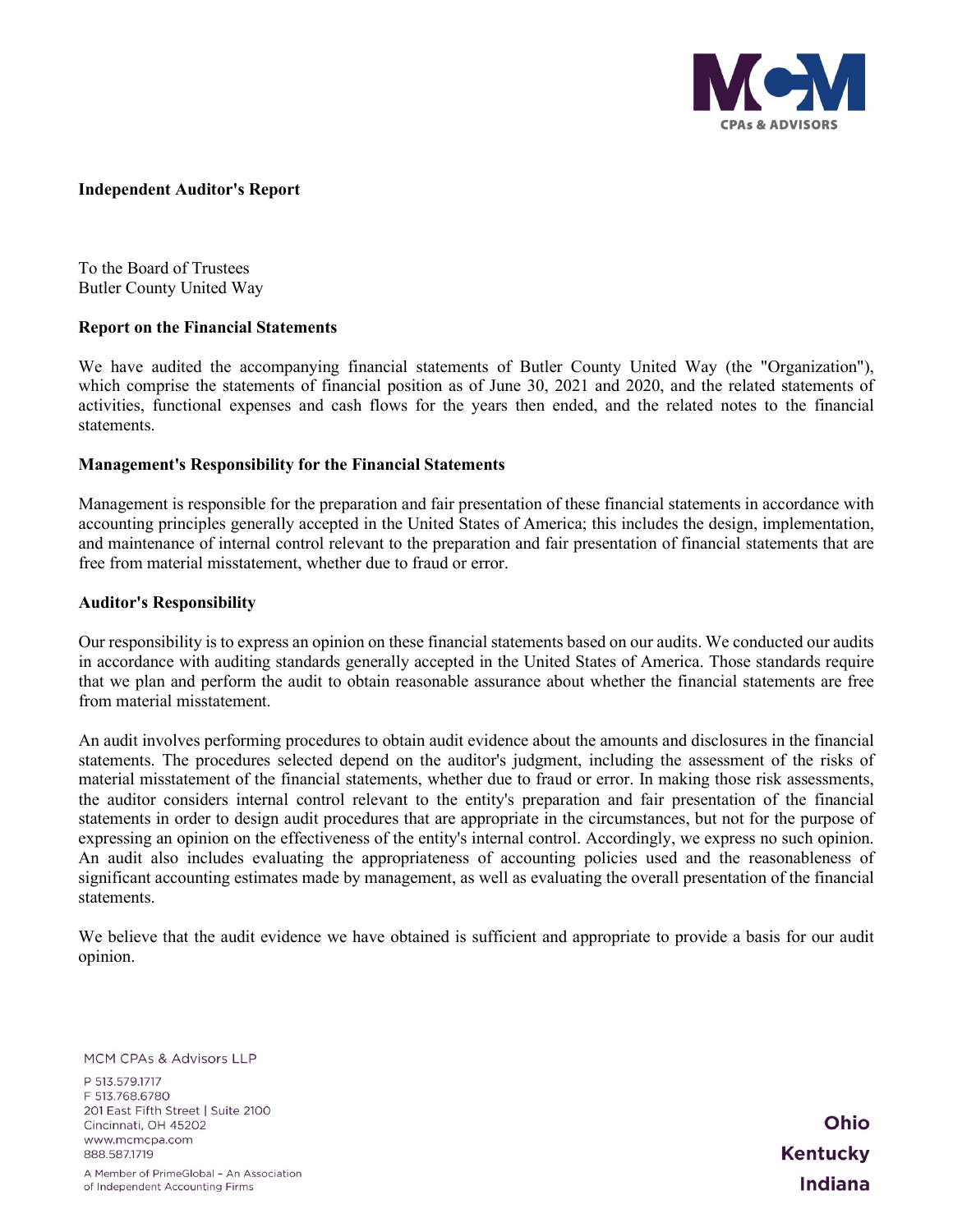# **Independent Auditor's Report (Continued)**

# **Opinion**

In our opinion, the financial statements referred to above present fairly, in all material respects, the financial position of Butler County United Way as of June 30, 2021 and 2020, and the changes in its net assets and its cash flows for the years then ended, in accordance with accounting principles generally accepted in the United States of America.

MUM APAS & ADVISONS UP

Cincinnati, Ohio November 18, 2021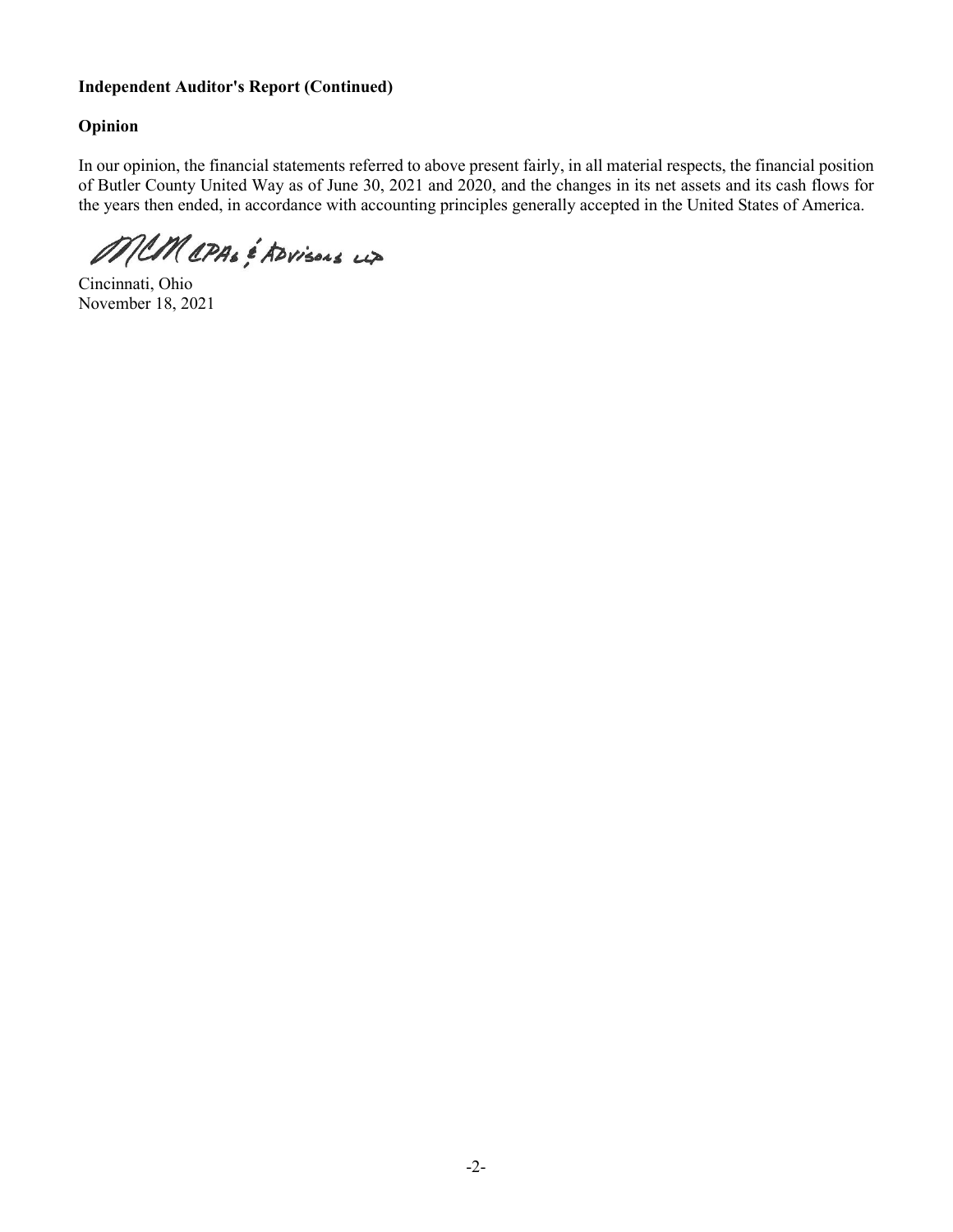# **Butler County United Way Statements of Financial Position June 30, 2021 and 2020**

|                                                                  | 2021          | 2020           |
|------------------------------------------------------------------|---------------|----------------|
| <b>Assets</b>                                                    |               |                |
| Current assets                                                   |               |                |
| Cash and cash equivalents                                        | \$<br>222,234 | \$<br>252,624  |
| Pledges receivable, net                                          | 593,826       | 691,157        |
| Total current assets                                             | 816,060       | 943,781        |
| Property and equipment, net                                      | 10,150        | 13,677         |
| Noncurrent assets                                                |               |                |
| Investments, at fair value                                       | 527,140       | 379,268        |
| Beneficial interest in assets held by others                     | 127,367       | 100,634        |
| Restricted cash-fiscal agent                                     | 30,014        | 62,355         |
| Board designated investments                                     | 213,242       | 213,610        |
| Total noncurrent assets                                          | 897,763       | 755,867        |
| Total assets                                                     | 1,723,973     | 1,713,325      |
| <b>Liabilities and net assets</b>                                |               |                |
| <b>Current liabilities</b>                                       |               |                |
| Paycheck Protection Program ("PPP") loan                         | $\mathbb{S}$  | \$<br>27,540   |
| Accounts payable                                                 | 15,890        | 19,507         |
| Allocations and designations payable                             | 787,073       | 837,901        |
| Designations payable to other United Way organizations           | 61,686        | 49,353         |
| Total current liabilities                                        | 864,649       | 934,301        |
| Due to others - fiscal agent                                     | 30,014        | 62,355         |
| Paycheck Protection Program ("PPP") loan, net of current portion |               | 43,255         |
| Total long-term liabilities                                      | 30,014        | 105,610        |
| Net assets                                                       |               |                |
| Board designated - required operating reserve                    | 213,242       | 213,610        |
| Undesignated                                                     | 566,068       | 399,054        |
| Total without donor restrictions                                 | 779,310       | 612,664        |
| With donor restrictions                                          | 50,000        | 60,750         |
| Total net assets                                                 | 829,310       | 673,414        |
| Total liabilities and net assets                                 | 1,723,973     | 1,713,325<br>S |

See accompanying notes.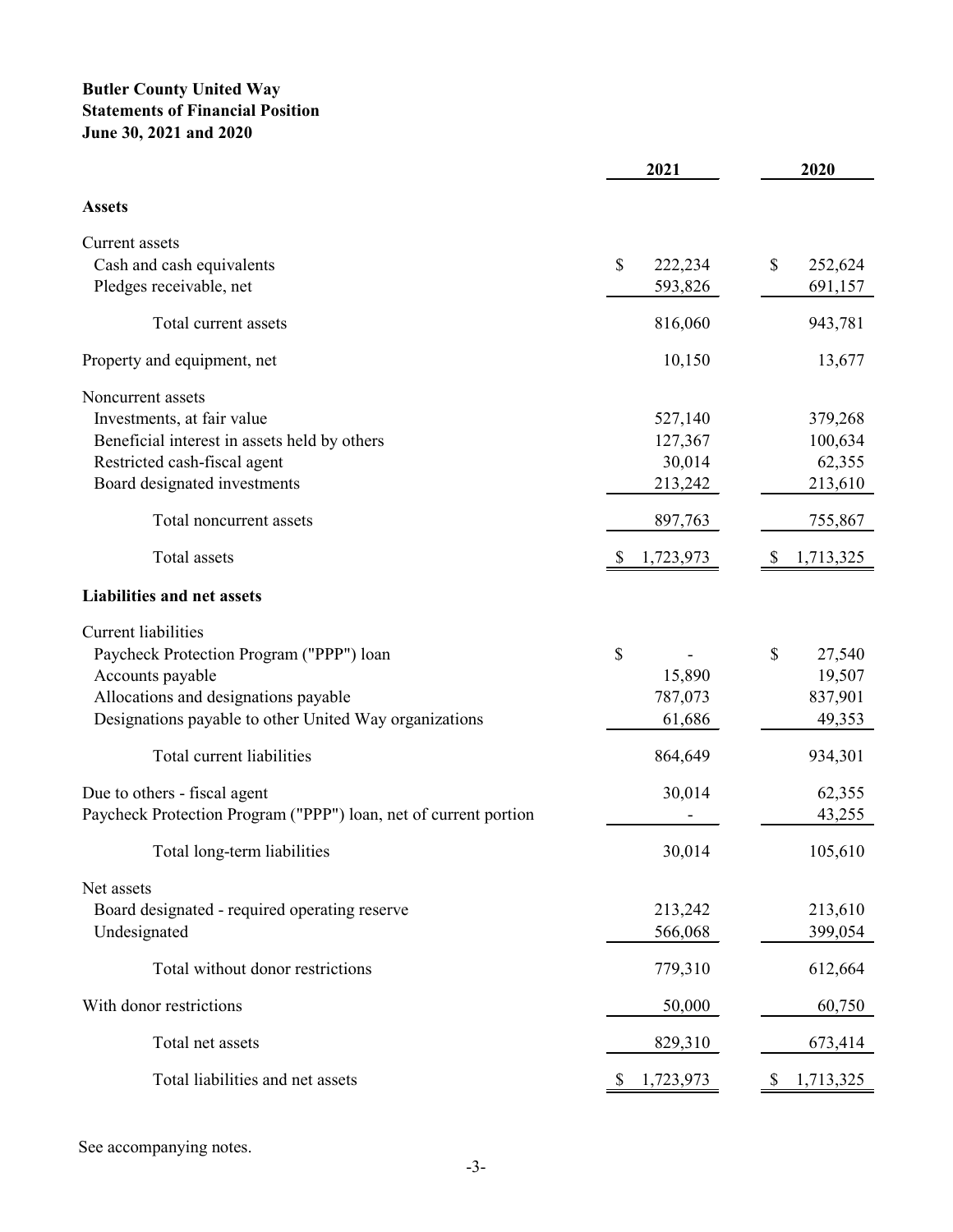# **Butler County United Way Statement of Activities Year Ended June 30, 2021**

|                                        | Without donor<br>restrictions | With donor<br>restrictions | Total           |
|----------------------------------------|-------------------------------|----------------------------|-----------------|
| Public support                         |                               |                            |                 |
| Gross campaign results                 | \$<br>1,422,519               | \$                         | 1,422,519<br>\$ |
| Less donor designations                | 312,894                       |                            | 312,894         |
| Less provision for uncollectible       |                               |                            |                 |
| pledges receivable                     | 80,000                        |                            | 80,000          |
| Net campaign revenue                   | 1,029,625                     |                            | 1,029,625       |
| Other revenue                          |                               |                            |                 |
| Net realized and unrealized gain       |                               |                            |                 |
| on investments                         | 86,714                        |                            | 86,714          |
| Interest and dividends                 | 10,787                        |                            | 10,787          |
| Change in fair value of beneficial     |                               |                            |                 |
| interest in assets held by others      | 26,733                        |                            | 26,733          |
| Other revenue                          | 900                           |                            | 900             |
| Forgiveness of PPP loan                | 70,795                        |                            | 70,795          |
| Special events, net                    | (1,862)                       |                            | (1,862)         |
| In-kind donations                      | 192,330                       |                            | 192,330         |
| Total other revenue                    | 386,397                       |                            | 386,397         |
| Net assets released from restrictions  | 10,750                        | (10,750)                   |                 |
| Total public support and other revenue | 1,426,772                     | (10,750)                   | 1,416,022       |
| Expenses                               |                               |                            |                 |
| Program services                       | 959,911                       |                            | 959,911         |
| Supporting services                    |                               |                            |                 |
| Management and general                 | 67,323                        |                            | 67,323          |
| Resource development                   | 209,236                       |                            | 209,236         |
| United Way Worldwide dues              | 23,656                        |                            | 23,656          |
| Total supporting services              | 300,215                       |                            | 300,215         |
| Total expenses                         | 1,260,126                     |                            | 1,260,126       |
| Change in net assets                   | 166,646                       | (10,750)                   | 155,896         |
| Net assets, beginning of year          | 612,664                       | 60,750                     | 673,414         |
| Net assets, end of year                | 779,310                       | 50,000                     | 829,310         |

See accompanying notes.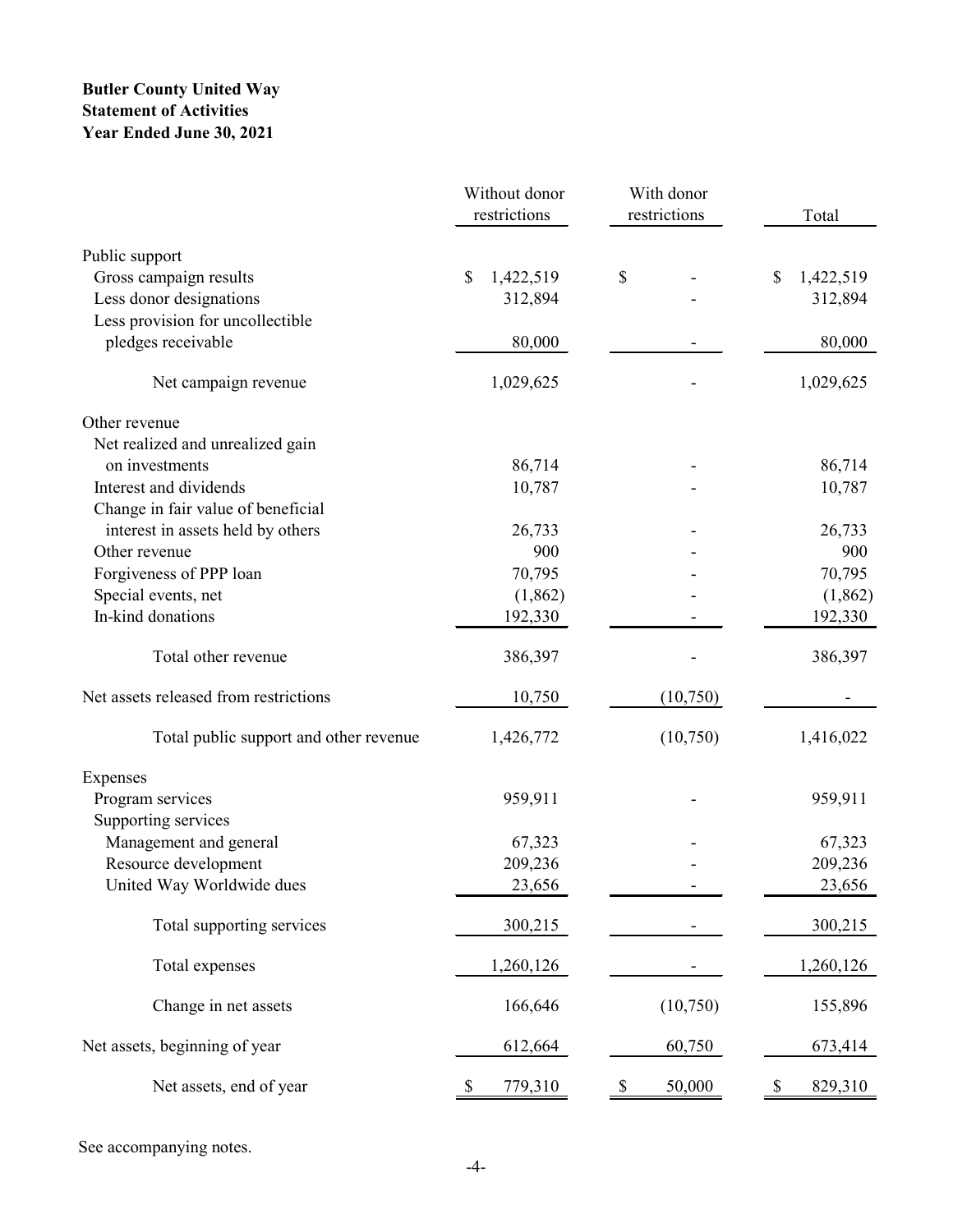# **Butler County United Way Statement of Activities Year Ended June 30, 2020**

|                                        | Without donor<br>restrictions | With donor<br>restrictions | Total           |
|----------------------------------------|-------------------------------|----------------------------|-----------------|
| Public support                         |                               |                            |                 |
| Gross campaign results                 | \$<br>1,630,187               | 10,750<br>\$               | \$<br>1,640,937 |
| Less donor designations                | 353,593                       |                            | 353,593         |
| Less provision for uncollectible       |                               |                            |                 |
| pledges receivable                     | 140,000                       |                            | 140,000         |
| Net campaign revenue                   | 1,136,594                     | 10,750                     | 1,147,344       |
| Other revenue                          |                               |                            |                 |
| Net realized and unrealized gain       |                               |                            |                 |
| on investments                         | (3,668)                       |                            | (3,668)         |
| Interest and dividends                 | 11,752                        |                            | 11,752          |
| Change in fair value of beneficial     |                               |                            |                 |
| interest in assets held by others      | 162                           |                            | 162             |
| Other revenue                          | 5,089                         |                            | 5,089           |
| Grant revenues                         | 7,500                         |                            | 7,500           |
| Special events, net                    | (96)                          |                            | (96)            |
| In-kind donations                      | 511,649                       |                            | 511,649         |
| Total other revenue                    | 532,388                       |                            | 532,388         |
| Net assets released from restrictions  | 13,225                        | (13,225)                   |                 |
| Total public support and other revenue | 1,682,207                     | (2, 475)                   | 1,679,732       |
| Expenses                               |                               |                            |                 |
| Program services                       | 1,366,677                     |                            | 1,366,677       |
| Supporting services                    |                               |                            |                 |
| Management and general                 | 72,588                        |                            | 72,588          |
| Resource development                   | 232,301                       |                            | 232,301         |
| United Way Worldwide dues              | 14,046                        |                            | 14,046          |
| Total supporting services              | 318,935                       |                            | 318,935         |
| Total expenses                         | 1,685,612                     |                            | 1,685,612       |
| Change in net assets                   | (3,405)                       | (2, 475)                   | (5,880)         |
| Net assets, beginning of year          | 616,069                       | 63,225                     | 679,294         |
| Net assets, end of year                | 612,664<br><sup>8</sup>       | 60,750<br>\$               | 673,414<br>\$   |

See accompanying notes.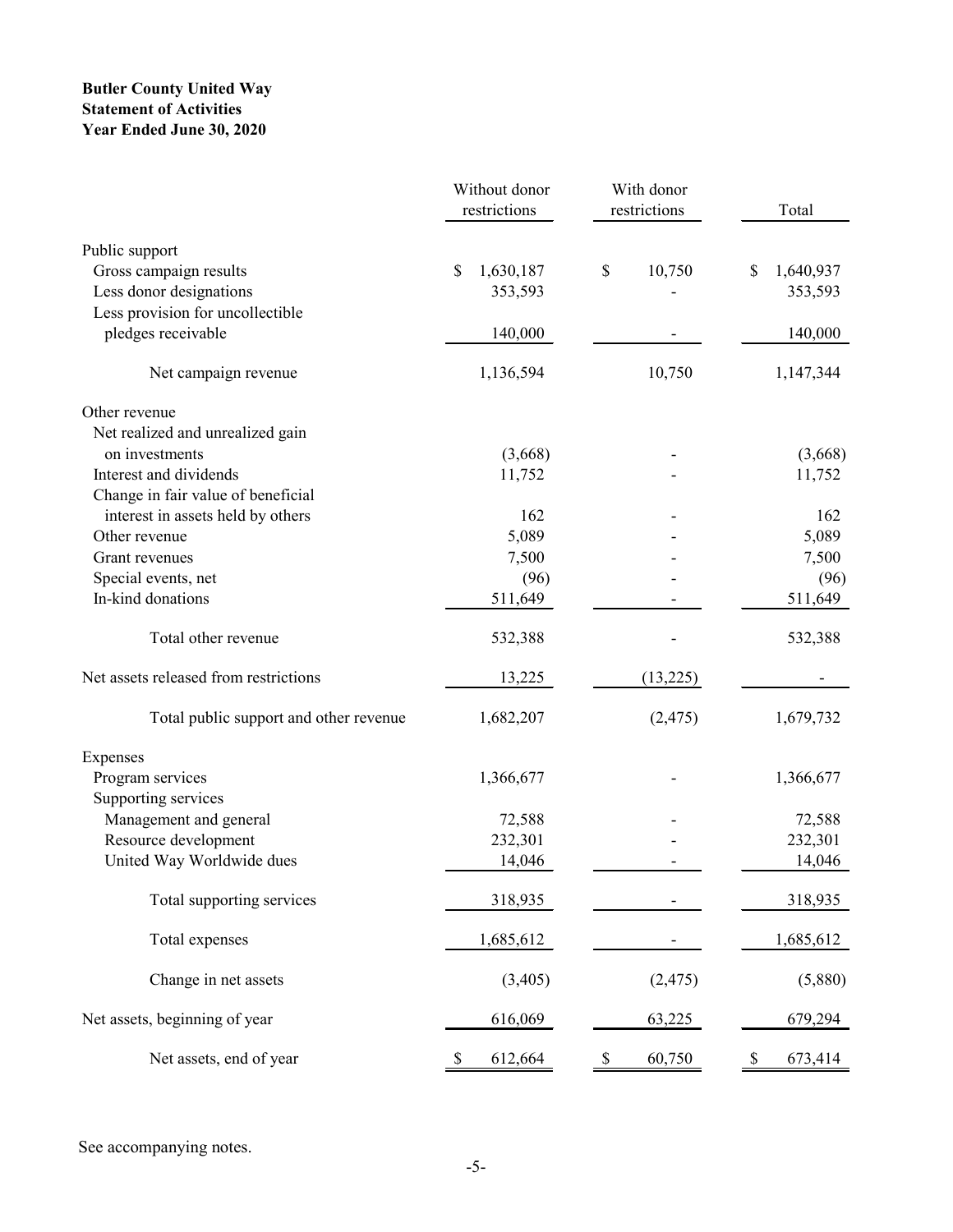#### **Butler County United Way Statement of Functional Expenses Year Ended June 30, 2021**

|                                           |               |                          |               | Program services       |               |                | Supporting services |                |               |                          |               |                          |               |         |               |           |
|-------------------------------------------|---------------|--------------------------|---------------|------------------------|---------------|----------------|---------------------|----------------|---------------|--------------------------|---------------|--------------------------|---------------|---------|---------------|-----------|
|                                           |               | Community                |               | Management<br>Resource |               |                |                     |                |               |                          | Total         |                          |               |         |               |           |
|                                           |               | Allocations              |               | impact                 |               | Total          |                     | and general    |               | development              |               | UWW dues                 |               | Total   |               | expenses  |
| Compensation                              | <sup>\$</sup> |                          | <sup>\$</sup> | 164,342                | \$            | 164,342        | <sup>\$</sup>       | 27,560         | <sup>\$</sup> | 125,382                  | <sup>\$</sup> |                          | \$            | 152,942 | <sup>\$</sup> | 317,284   |
| Employer payroll taxes                    |               |                          |               | 12,760                 |               | 12,760         |                     | 1,832          |               | 9,724                    |               |                          |               | 11,556  |               | 24,316    |
| Employee benefits                         |               |                          |               | 27,402                 |               | 27,402         |                     | 3,488          |               | 18,747                   |               |                          |               | 22,235  |               | 49,637    |
|                                           |               |                          |               |                        |               |                |                     |                |               |                          |               |                          |               |         |               |           |
| Total personnel expenses                  |               |                          |               | 204,504                |               | 204,504        |                     | 32,880         |               | 153,853                  |               |                          |               | 186,733 |               | 391,237   |
| Allocations to agencies                   |               | 527,320                  |               | $\sim$                 |               | 527,320        |                     | $\blacksquare$ |               | $\overline{\phantom{0}}$ |               |                          |               |         |               | 527,320   |
| Awards/incentives                         |               |                          |               | 260                    |               | 260            |                     | 1,500          |               | 131                      |               |                          |               | 1,631   |               | 1,891     |
| <b>Bank</b> fees                          |               |                          |               | $\blacksquare$         |               | $\blacksquare$ |                     | 1,522          |               | $\overline{\phantom{0}}$ |               |                          |               | 1,522   |               | 1,522     |
| Conference and meeting                    |               |                          |               | 301                    |               | 301            |                     | 234            |               | 696                      |               |                          |               | 930     |               | 1,231     |
| Depreciation                              |               |                          |               | 1,552                  |               | 1,552          |                     | 529            |               | 1,446                    |               |                          |               | 1,975   |               | 3,527     |
| Equipment maintenance and rental          |               |                          |               | 19,603                 |               | 19,603         |                     | 2,922          |               | 14,144                   |               |                          |               | 17,066  |               | 36,669    |
| In-kind donations                         |               |                          |               | 169,930                |               | 169,930        |                     | 7,080          |               | 15,320                   |               |                          |               | 22,400  |               | 192,330   |
| Marketing/campaign expense                |               |                          |               | 6,325                  |               | 6,325          |                     | 1,571          |               | 3,576                    |               |                          |               | 5,147   |               | 11,472    |
| Membership dues                           |               |                          |               | 1,014                  |               | 1,014          |                     | 445            |               | 731                      |               | 23,656                   |               | 24,832  |               | 25,846    |
| Occupancy                                 |               |                          |               | 11,786                 |               | 11,786         |                     | 1,632          |               | 8,504                    |               |                          |               | 10,136  |               | 21,922    |
| Postage                                   |               |                          |               | 1,371                  |               | 1,371          |                     | 214            |               | 989                      |               |                          |               | 1,203   |               | 2,574     |
| Professional/consultant fees              |               |                          |               | 11,655                 |               | 11,655         |                     | 15,837         |               | 8,469                    |               |                          |               | 24,306  |               | 35,961    |
| Special events                            |               |                          |               | $\sim$                 |               | $\sim$         |                     | 2,885          |               | $\sim$                   |               |                          |               | 2,885   |               | 2,885     |
| Supplies                                  |               |                          |               | 1,460                  |               | 1,460          |                     | ÷              |               | 778                      |               |                          |               | 778     |               | 2,238     |
| Telephone                                 |               |                          |               | 2,441                  |               | 2,441          |                     | 905            |               | 566                      |               |                          |               | 1,471   |               | 3,912     |
| Travel                                    |               | $\overline{\phantom{a}}$ |               | 389                    |               | 389            |                     | 52             |               | 33                       |               | $\overline{\phantom{a}}$ |               | 85      |               | 474       |
| Total expenses before special events      |               | 527,320                  |               | 432,591                |               | 959,911        |                     | 70,208         |               | 209,236                  |               | 23,656                   |               | 303,100 |               | 1,263,011 |
| Less: special events netted with revenues |               |                          |               |                        |               |                |                     | 2,885          |               |                          |               |                          |               | 2,885   |               | 2,885     |
| Total expenses                            | \$            | 527,320                  | <sup>\$</sup> | 432,591                | <sup>\$</sup> | 959,911        | <sup>\$</sup>       | 67,323         | -S            | 209,236                  | <sup>\$</sup> | 23,656                   | <sup>\$</sup> | 300,215 | -S            | 1,260,126 |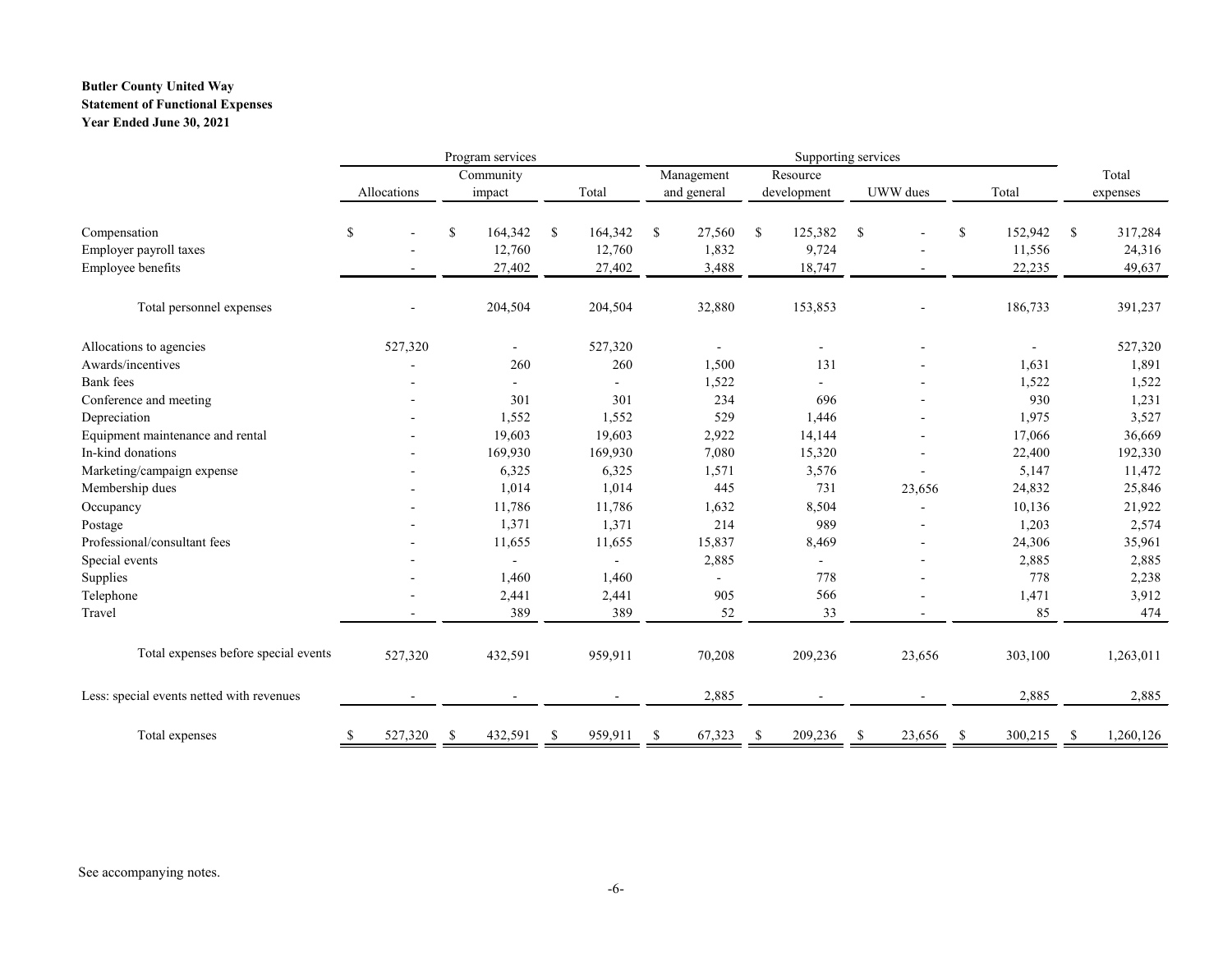#### **Butler County United Way Statement of Functional Expenses Year Ended June 30, 2020**

|                                           |               | Program services         |                |                        |           |    | Supporting services |    |                          |               |                |    |         |    |           |
|-------------------------------------------|---------------|--------------------------|----------------|------------------------|-----------|----|---------------------|----|--------------------------|---------------|----------------|----|---------|----|-----------|
|                                           | Community     |                          |                | Resource<br>Management |           |    |                     |    |                          |               | Total          |    |         |    |           |
|                                           | Allocations   | impact                   |                |                        | Total     |    | and general         |    | development              |               | UWW dues       |    | Total   |    | expenses  |
| Compensation                              | \$            | <sup>\$</sup><br>179,212 |                | $\mathcal{S}$          | 179,212   | \$ | 29,052              | \$ | 128,891                  | <sup>\$</sup> |                | \$ | 157,943 | \$ | 337,155   |
| Employer payroll taxes                    |               |                          | 13,849         |                        | 13,849    |    | 2,831               |    | 9,948                    |               |                |    | 12,779  |    | 26,628    |
| Employee benefits                         |               |                          | 34,360         |                        | 34,360    |    | 4,947               |    | 22,960                   |               |                |    | 27,907  |    | 62,267    |
|                                           |               |                          |                |                        |           |    |                     |    |                          |               |                |    |         |    |           |
| Total personnel expenses                  |               | 227,421                  |                |                        | 227,421   |    | 36,830              |    | 161,799                  |               |                |    | 198,629 |    | 426,050   |
| Allocations to agencies                   | 573,594       |                          | $\blacksquare$ |                        | 573,594   |    | $\blacksquare$      |    | $\overline{\phantom{a}}$ |               |                |    |         |    | 573,594   |
| Awards/incentives                         |               |                          | 1,270          |                        | 1,270     |    | 604                 |    | 649                      |               |                |    | 1,253   |    | 2,523     |
| <b>Bank</b> fees                          |               |                          |                |                        |           |    | 3,587               |    |                          |               |                |    | 3,587   |    | 3,587     |
| Conference and meeting                    |               |                          | 938            |                        | 938       |    | 417                 |    | 2,203                    |               |                |    | 2,620   |    | 3,558     |
| Depreciation                              |               |                          | 1,552          |                        | 1,552     |    | 529                 |    | 1,446                    |               |                |    | 1,975   |    | 3,527     |
| Equipment maintenance and rental          |               |                          | 20,963         |                        | 20,963    |    | 6,713               |    | 15,125                   |               | $\blacksquare$ |    | 21,838  |    | 42,801    |
| In-kind donations                         |               | 489,249                  |                |                        | 489,249   |    | 7,080               |    | 15,320                   |               |                |    | 22,400  |    | 511,649   |
| Marketing/campaign expense                |               |                          | 8,380          |                        | 8,380     |    | 1,904               |    | 6,190                    |               |                |    | 8,094   |    | 16,474    |
| Membership dues                           |               |                          | 1,503          |                        | 1,503     |    | 593                 |    | 1,084                    |               | 14,046         |    | 15,723  |    | 17,226    |
| Occupancy                                 |               |                          | 13,624         |                        | 13,624    |    | 2,063               |    | 10,436                   |               |                |    | 12,499  |    | 26,123    |
| Postage                                   |               |                          | 1,164          |                        | 1,164     |    | 167                 |    | 840                      |               |                |    | 1,007   |    | 2,171     |
| Professional/consultant fees              |               |                          | 15,778         |                        | 15,778    |    | 5,399               |    | 11,453                   |               |                |    | 16,852  |    | 32,630    |
| Special events                            |               |                          | $\sim$         |                        |           |    | 235                 |    |                          |               |                |    | 235     |    | 235       |
| Supplies                                  |               |                          | 2,451          |                        | 2,451     |    | 974                 |    | 1,837                    |               |                |    | 2,811   |    | 5,262     |
| Telephone                                 |               |                          | 6,945          |                        | 6,945     |    | 4,959               |    | 3,839                    |               |                |    | 8,798   |    | 15,743    |
| Travel                                    |               |                          | 1,845          |                        | 1,845     |    | 769                 |    | 80                       |               |                |    | 849     |    | 2,694     |
| Total expenses before special events      | 573,594       | 793,083                  |                |                        | 1,366,677 |    | 72,823              |    | 232,301                  |               | 14,046         |    | 319,170 |    | 1,685,847 |
| Less: special events netted with revenues |               |                          |                |                        |           |    | 235                 |    |                          |               |                |    | 235     |    | 235       |
| Total expenses                            | 573,594<br>S. | 793,083<br>S             |                | -S                     | 1,366,677 | S  | 72,588              | S  | 232,301                  | S             | 14,046         | -S | 318,935 | S  | 1,685,612 |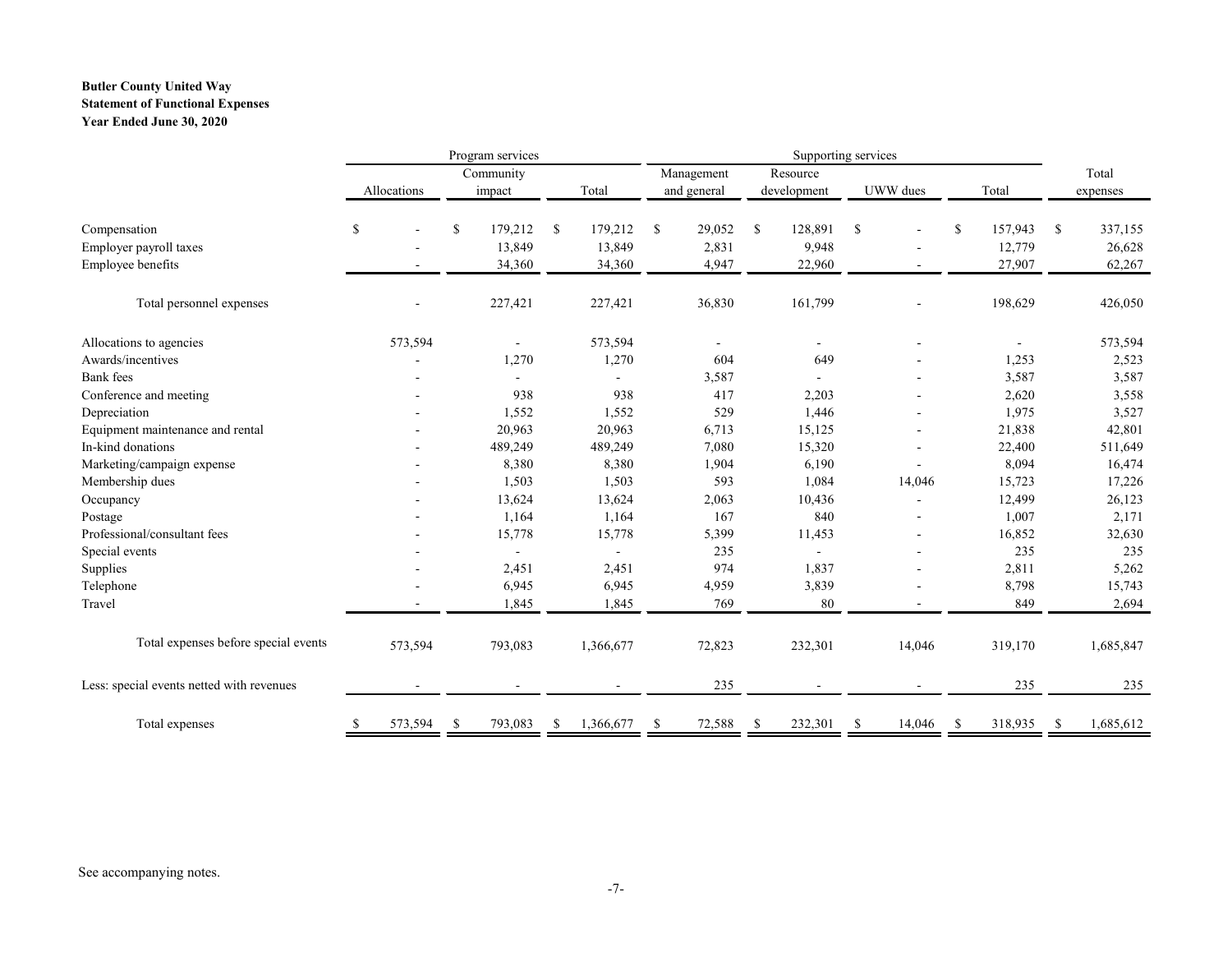# **Butler County United Way Statements of Cash Flows Years Ended June 30, 2021 and 2020**

|                                                                      | 2021          |    | 2020      |
|----------------------------------------------------------------------|---------------|----|-----------|
| Operating activities                                                 |               |    |           |
| Change in net assets                                                 | \$<br>155,896 | \$ | (5,880)   |
| Adjustments to reconcile change in net assets to net                 |               |    |           |
| cash flows (used in) provided by operating activities                |               |    |           |
| Depreciation                                                         | 3,527         |    | 3,527     |
| Net realized and unrealized (gains) losses on investments            | (86,714)      |    | 3,668     |
| Provision for uncollectible pledges and other receivables            | 80,000        |    | 140,000   |
| Change in fair value of beneficial interest in assets held by others | (26, 733)     |    | (162)     |
| Forgiveness of PPP loan                                              | (70, 795)     |    |           |
| Pledges receivable                                                   | 17,331        |    | (89, 184) |
| Accounts payable                                                     | (3,617)       |    | 7,058     |
| Allocations and designations payable                                 | (50, 828)     |    | (64, 807) |
| Designations payable to other United Way organizations               | 12,333        |    | 1,917     |
| Due to others - fiscal agent                                         | (32, 341)     |    | 62,355    |
| Net cash flows (used in) provided by operating activities            | (1,941)       |    | 58,492    |
| Investing activities                                                 |               |    |           |
| Purchase of investment securities                                    | (77,240)      |    | (77, 118) |
| Proceeds from sales of investments                                   | 16,450        |    | 21,568    |
| Net cash flows used in investing activities                          | (60,790)      |    | (55,550)  |
| Financing activities                                                 |               |    |           |
| Proceeds from issuance of PPP loan                                   |               |    | 70,795    |
| Net cash flows provided by financing activities                      |               |    | 70,795    |
| Net change in cash and cash equivalents                              | (62, 731)     |    | 73,737    |
| Cash, cash equivalents and restricted cash, beginning of year        | 314,979       |    | 241,242   |
| Cash, cash equivalents and restricted cash, end of year              | \$<br>252,248 | -S | 314,979   |
| Reconciliation of cash, cash equivalents and restricted cash         |               |    |           |
| Cash and cash equivalents                                            | \$<br>222,234 | \$ | 252,624   |
| Restricted cash-fiscal agent                                         | 30,014        |    | 62,355    |
| Cash, cash equivalents and restricted cash, end of year              | \$<br>252,248 | \$ | 314,979   |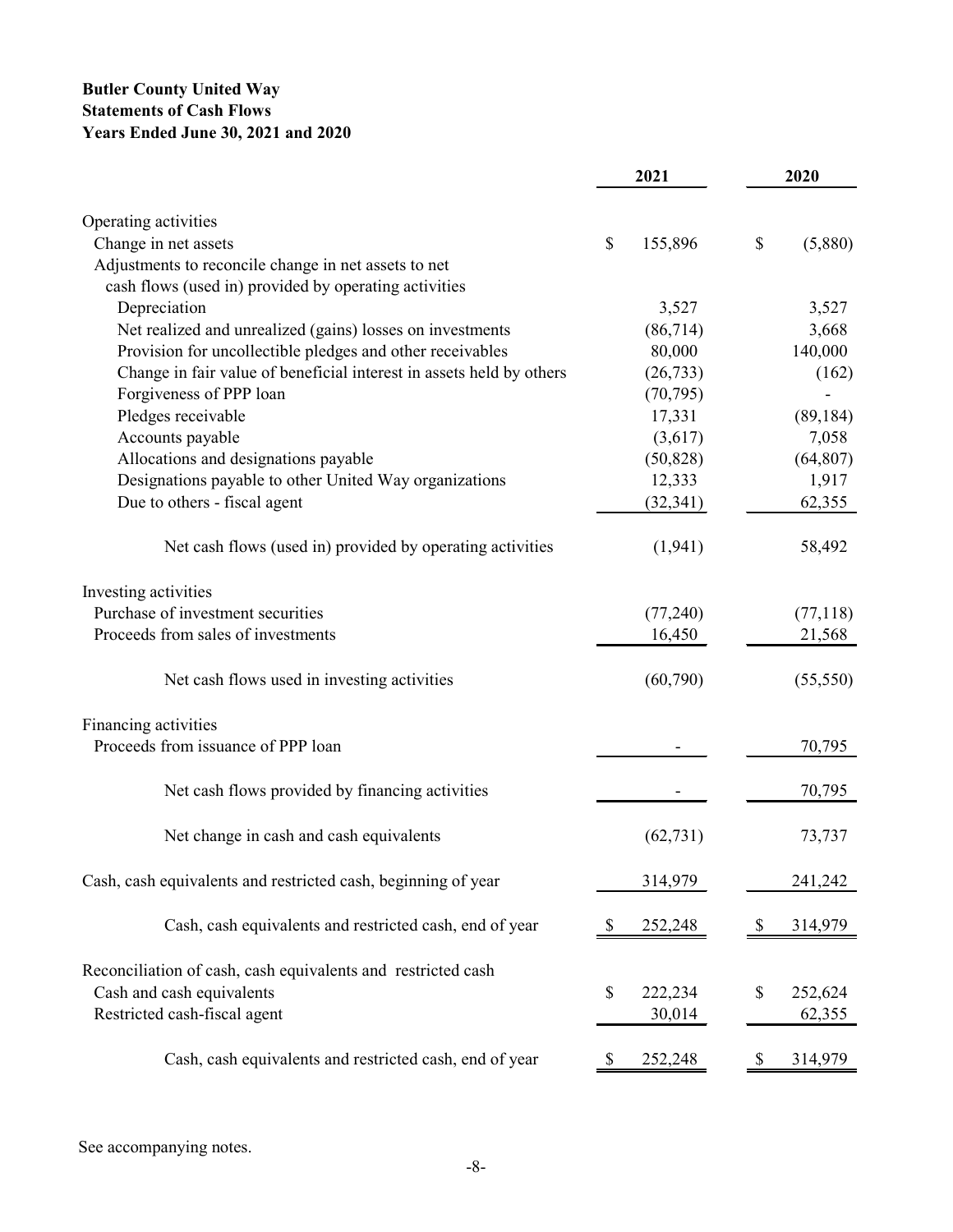## **Note A - Nature of Organization and Operations**

The Butler County United Way (the "Organization") is a nonprofit organization that generates resources from the Butler County community for the purpose of helping all individuals and families achieve their potential through education, income stability and healthy lives. The Organization, whose mission is to connect resources to important community needs, is a member in good standing with the United Way Worldwide and is governed by a local volunteer board of trustees.

The Organization leverages resources from multiple sources. Three distinct types of resources are leveraged. They are in the form of money, volunteer time/in-kind donations, and people's voice - advocacy. Resources are garnered primarily from local corporations, foundations, government entities, employees, community citizens, and special events. These secured resources are invested in local community needs through a network of providers. The selected network of providers delivers outcome-based services that are aligned with the United Way purpose. United Way's business is to connect and mobilize resources to improve lives.

# **Note B - Summary of Significant Accounting Policies**

- 1. Basis of Accounting: The financial statements of the Organization have been prepared on the accrual basis of accounting in accordance with accounting principles generally accepted in the United States of America ("GAAP"). The Accounting Standards Codification ("ASC") as produced by the Financial Accounting Standards Board ("FASB") is the sole source of authoritative accounting technical literature.
- 2. Financial Statement Presentation: The Organization follows the guidance of the Financial Accounting Standards Board ("FASB") Topic 958, *Not-for-Profit Entities*. Accordingly, the Organization reports information regarding its financial position and activities according to two classes of net assets: without donor restrictions and with donor restrictions.
	- *Net Assets Without Donor Restrictions*: Net assets that are not subject to donor-imposed restrictions and may be expended for any purpose in performing the primary objectives of the Organization. These net assets may be used at the discretion of the Organization's management and the board of directors.
	- *Net Assets with Donor Restrictions*: Net assets subject to stipulations imposed by donors and grantors. Some donor restrictions are temporary in nature; those restrictions will be met by actions of the Organization or by the passage of time. Other donor restrictions are perpetual in nature, whereby the donor has stipulated the funds be maintained in perpetuity.
- 3. Use of Estimates: The preparation of financial statements in conformity with accounting principles generally accepted in the United States requires management to make estimates and assumptions that affect the reported amounts of assets and liabilities and disclosure of contingent assets and liabilities at the date of the financial statements and the reported amounts of revenues and expenses during the reporting period. Actual results could differ from those estimates.
- 4. Cash and Cash Equivalents: The Organization considers all highly liquid debt instruments purchased with an original maturity of three months or less to be cash equivalents. The Organization maintains at various financial institutions cash accounts which may exceed federally insured amounts at times.
- 5. Investments: Investments in marketable securities with readily determinable fair values and all investments in debt securities are reported at their fair values in the statements of financial position. Investments are comprised of equity securities, bond funds and mutual funds. Realized and unrealized gains and losses are included in the statements of activities. Interest and dividends are recognized when earned.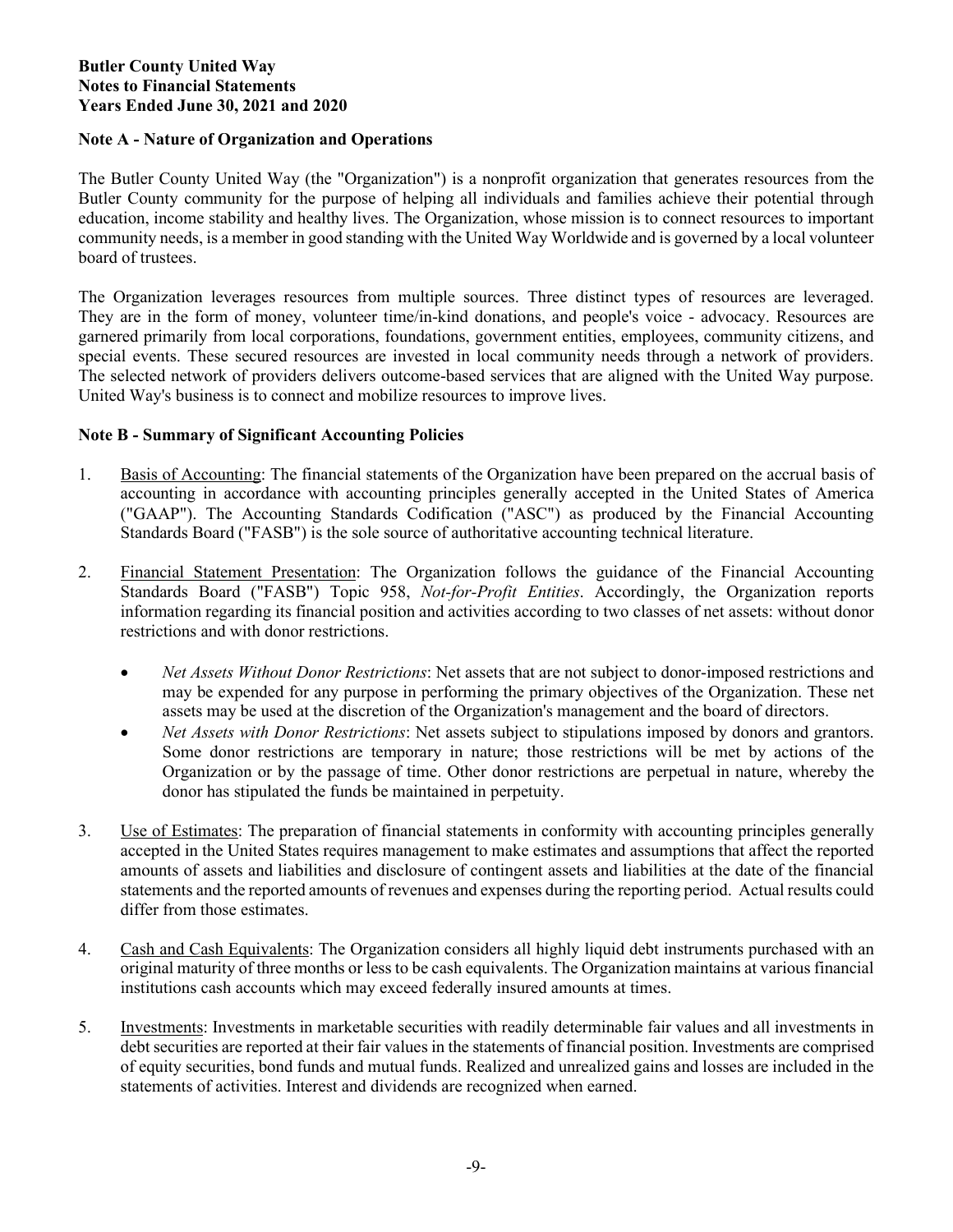# **Note B - Summary of Significant Accounting Policies (Continued)**

- 6. Board Designated Investments: Board designated investments have been established for the purpose of maintaining approximately two months of reserves for future allocations to supported agencies and programs and for internal expenses.
- 7. Restricted Cash-fiscal Agent: The Organization acts as a fiscal agent for other nonprofit agencies. The Organization maintains separate ledger and self-balancing accounts for restricted cash and the related amounts due to other nonprofit agencies.
- 8. In-kind Donated Materials, Facilities, and Services: Certain contributed materials, facilities, and services are recorded as support and expense, at fair value when determinable, otherwise at values indicated by the donor. The Organization received \$192,330 and \$511,649 during the years ended June 30, 2021 and 2020, respectively.
- 9. Fair Value of Financial Instruments: Fair value is defined as the price that would be received to sell an asset or paid to transfer a liability in an orderly transaction between market participants at the measurement date and sets out a fair value hierarchy. The three levels of the fair value hierarchy are described below:
	- Level 1: Unadjusted quoted prices in active markets for identical assets or liabilities.
	- Level 2: Inputs other than quoted prices within Level 1 that are observable for the asset or liability, either directly or indirectly through corroboration with observable market data.
	- Level 3: Inputs that are unobservable for the asset or liability and include situations where there is little, if any, market activity for the asset or liability. These inputs into the determination of fair value are based upon the best information in the circumstances and may require significant management judgment or estimation.

In certain cases, the inputs used to measure fair value may fall into different levels of the fair value hierarchy. In such cases, the level within the fair value hierarchy is based on the lowest level of input that is significant to the fair value measurement. The Organization's assessment of the significance of a particular input to the fair value measurement in its entirety requires judgment and considers factors specific to the asset or liability. The fair value of the Organization's investments as of June 30, 2021 and 2020 was determined using Level 1 inputs for common stock, money market funds, US treasury obligations and mutual funds and using Level 2 inputs for beneficial interest in assets held by others.

The carrying value of the cash and cash equivalents, pledges receivable, accounts payable and other current liabilities approximate fair value due to the short-term nature of these instruments.

10. Beneficial Interest in Assets Held by Others: In 1990, an anonymous donor donated \$50,000 to the Hamilton Community Foundation but designated Butler County United Way as the beneficiary. As the donor did not grant the Hamilton Community Foundation the right to redirect the funds to another beneficiary, GAAP requires an asset to be recognized. The investment income is available for distribution and the initial \$50,000 contribution requires approval of the Hamilton Community Foundation Board of Trustees for payout. The balance of the assets held in beneficial interest classified as net assets with donor restrictions is \$50,000.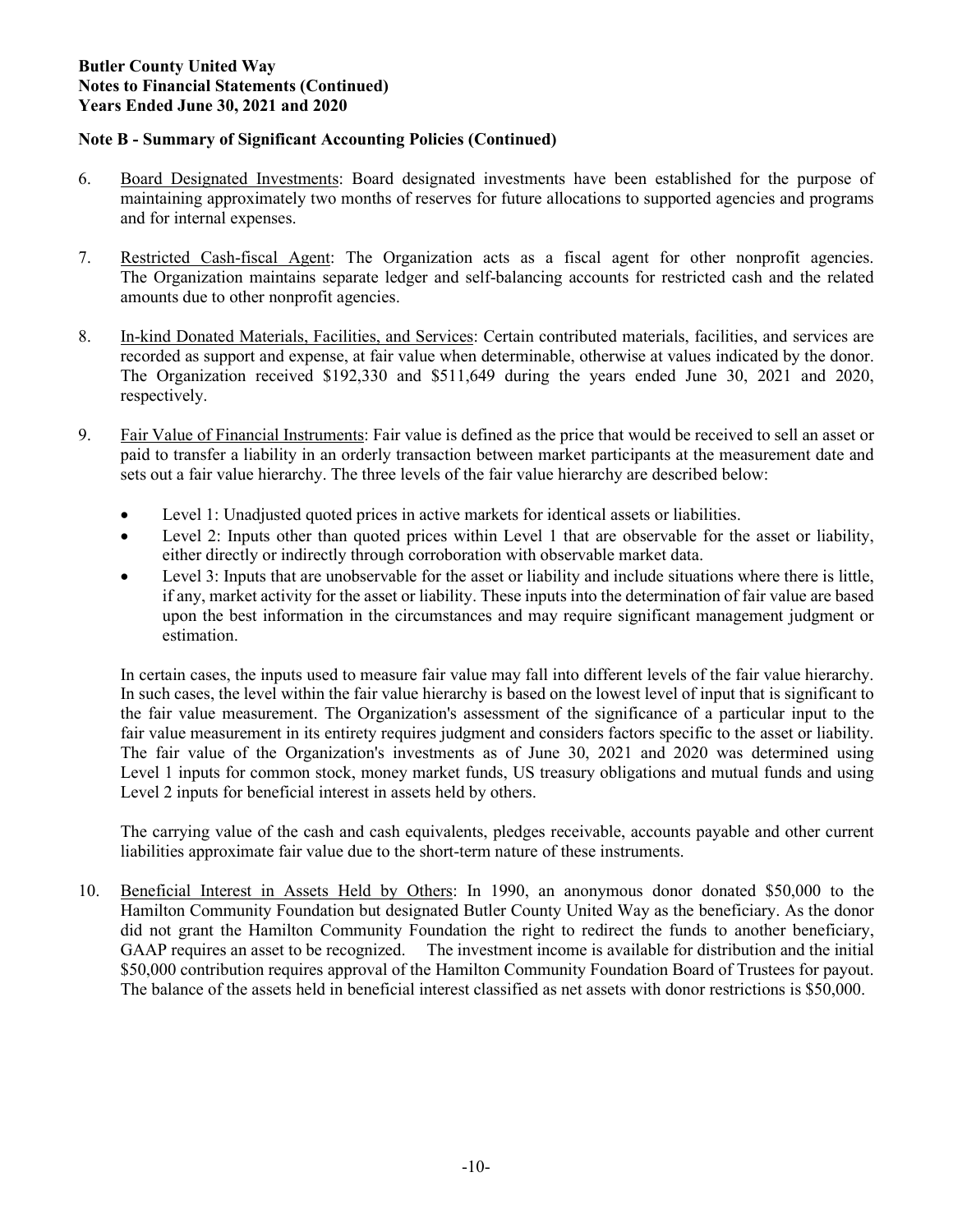## **Note B - Summary of Significant Accounting Policies (Continued)**

10. Beneficial Interest in Assets Held by Others (Continued): In addition, the Organization established funds at various community foundations, designating the Organization as beneficiary. Activity in assets held by others is as follows:

| June 30, 2019                      | \$<br>107,972  |
|------------------------------------|----------------|
| Withdrawal<br>Change in fair value | (7,500)<br>162 |
| June 30, 2020                      | 100,634        |
| Change in fair value               | 26,733         |
| June 30, 2021                      | 127,367        |

- 11. Property and Equipment: Property and equipment are stated at cost less accumulated depreciation. Property and equipment additions in excess of \$1,000 are capitalized. When assets are retired or otherwise disposed of, the cost and related accumulated depreciation are removed from the accounts, and any resulting gain or loss is recognized in the change in net assets for the period. The cost of maintenance and repairs is charged to expense as incurred; significant renewals and betterments are capitalized. Depreciation is provided using the straight-line method over the estimated useful lives of the assets. The general range of useful lives for depreciation is three to twenty years. The useful lives for leasehold improvements are the lesser of the life of the lease or the useful estimated life of the related asset.
- 12. Allocations and Designations Payable: Allocations to supported member agencies' programs and services are approved in the spring and disbursed for the most part in the following fiscal year. Allocations made by the Organization are recognized as expense in the period the commitment is made. As of June 30, 2021 and 2020 the allocations and designations payable were \$787,073 and \$837,901.
- 13. Designations Payable to Other United Way Organizations: Funds received or receivable that must be distributed to other United Way agencies are classified as an asset and a corresponding liability in the accompanying statements of financial position. Since the Organization acts as the custodial agent of these funds, no amounts are recognized in net campaign revenue in the accompanying statements of activities. As of June 30, 2021 and 2020, the Organization owed \$61,686 and \$49,353 to other United Way agencies.
- 14. Revenue Recognition: On July 1, 2020, the Organization adopted ASU 2014-09, *Revenue from Contracts with Customers* and all subsequent amendments to the ASU (collectively, "Topic 606"). The standard was adopted using the modified retrospective method. Topic 606 creates a single framework for recognizing revenue from contracts with customers that fall within its scope and supersedes nearly all existing U.S. GAAP for revenue recognition guidance. The standard's core principle is that an entity will recognize revenue when it transfers promised goods or services to customers in an amount that reflects the consideration to which the entity expects to be entitled in exchange for those goods or services. The majority of the Organization's revenues, including contributions and investment income are not covered by Topic 606, resulting in no material impact to the financial statements.

Pledges and contributions that are restricted by the donor are reported as revenue without restrictions if the restriction expires in the reporting period in which the pledge is recognized. All other donor-restricted pledges are reported as an increase in net assets with donor restrictions, depending on the nature of the restriction. When a restriction expires (that is, when a stipulated time restriction ends or purpose restriction is accomplished), net assets with donor restrictions are reclassified to net assets without donor restrictions and reported in the statements of activities as net assets released from restrictions.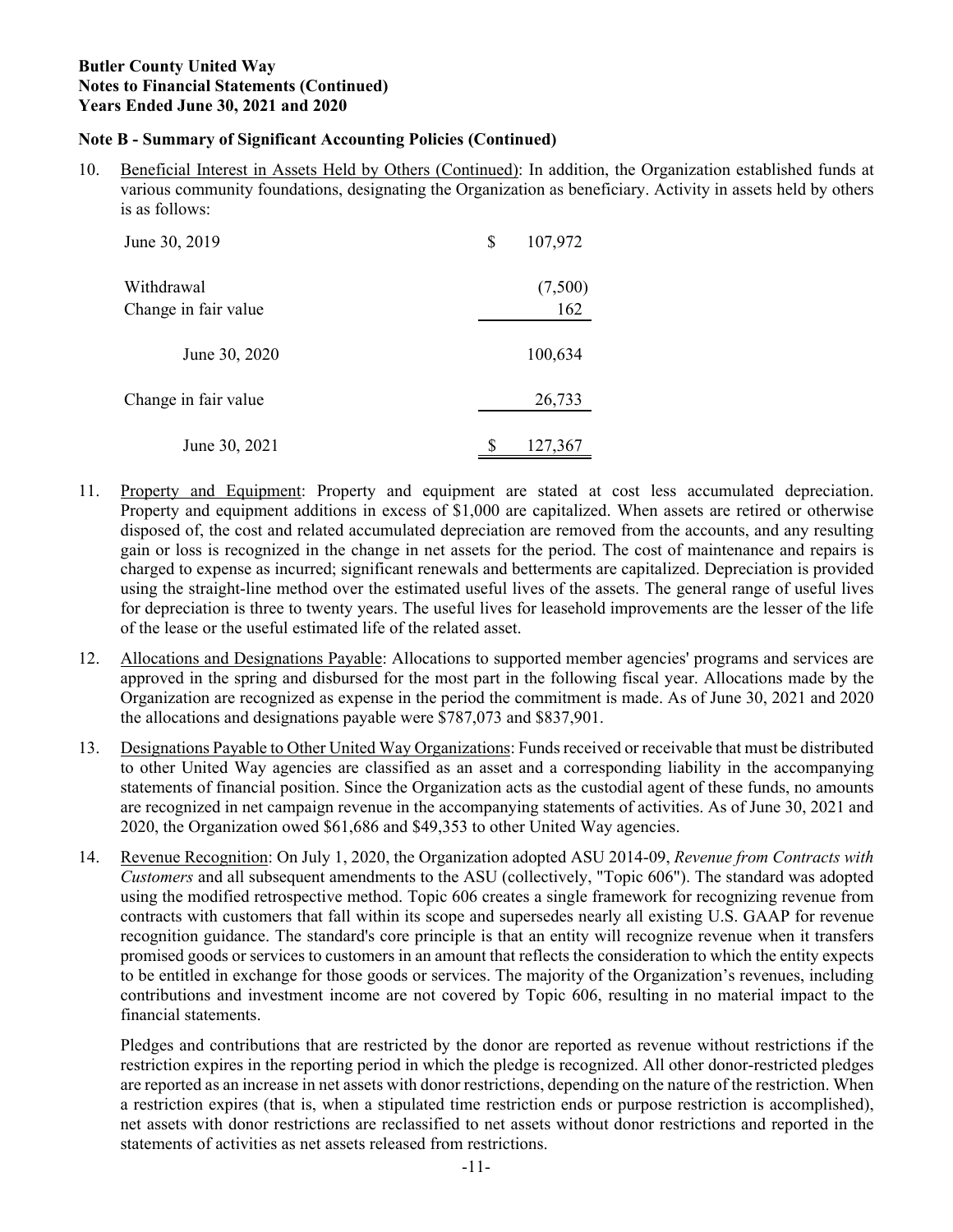## **Note B - Summary of Significant Accounting Policies (Continued)**

14. Revenue Recognition (Continued): Pledges received in the current fiscal year to support the fall campaign of the following fiscal year are subject to a time restriction and are included in net assets with donor restrictions.

Pledges received with a donor designation to a specific agency are agency transactions and are therefore deducted from the gross campaign results and are also excluded from allocations to agencies expense.

- 15. Functional Allocation of Expenses: The costs of supporting various programs and other activities have been summarized on a functional basis in the statements of activities. Accordingly, certain costs have been allocated among the programs and general and administrative categories. Salaries and payroll taxes are allocated based on time and effort. All other expenses are recorded based on their functional purpose.
- 16. Marketing and Campaign Expense: Marketing and campaign costs are expensed as incurred. For the years ended June 30, 2021 and 2020 marketing and campaign expense totaled \$11,472 and \$16,474, respectively.
- 17. Tax Status: The Organization is exempt from federal, state and local income taxes under the provisions of section 501(c)(3) of the Internal Revenue Code ("IRC"). The Organization is not considered a private foundation within the meaning of the IRC. The Organization recognizes uncertain income tax positions using the "more-likely-than-not" approach as defined in the ASC. No liability for uncertain tax positions has been recorded in the accompanying financial statements.
- 18. Recent Accounting Pronouncements: In January 2020, the FASB issued ASU 2020-07, *Presentation and Disclosure by Not-for-Profit Entities for Contributed Nonfinancial Assets*. The standard requires contributed nonfinancial assets to be shown separate from contributions of cash and other financial assets and provides for qualitative disclosure regarding valuation techniques, categories of contributed nonfinancial assets, and their use. This standard will be effective for the year ending June 30, 2022.

In February 2016, the FASB issued ASU 2016-02, *Leases*. The standard requires all leases with lease terms over 12 months to be capitalized as a right-of-use asset and lease liability on the statement of financial position at the date of lease commencement. Leases will be classified as either finance or operating. This distinction will be relevant for the pattern of expense recognition in the income statement. This standard will be effective for the year ending June 30, 2023.

The Organization is currently in the process of evaluating the impact of adoption of ASUs 2020-07 and 2016-02 on the financial statements.

19. Subsequent Events: The Organization has evaluated subsequent events for potential recognition and disclosure through the date of the Independent Auditor's Report, the date the financial statements were available to be issued. See Note Q - Subsequent Events for more detail.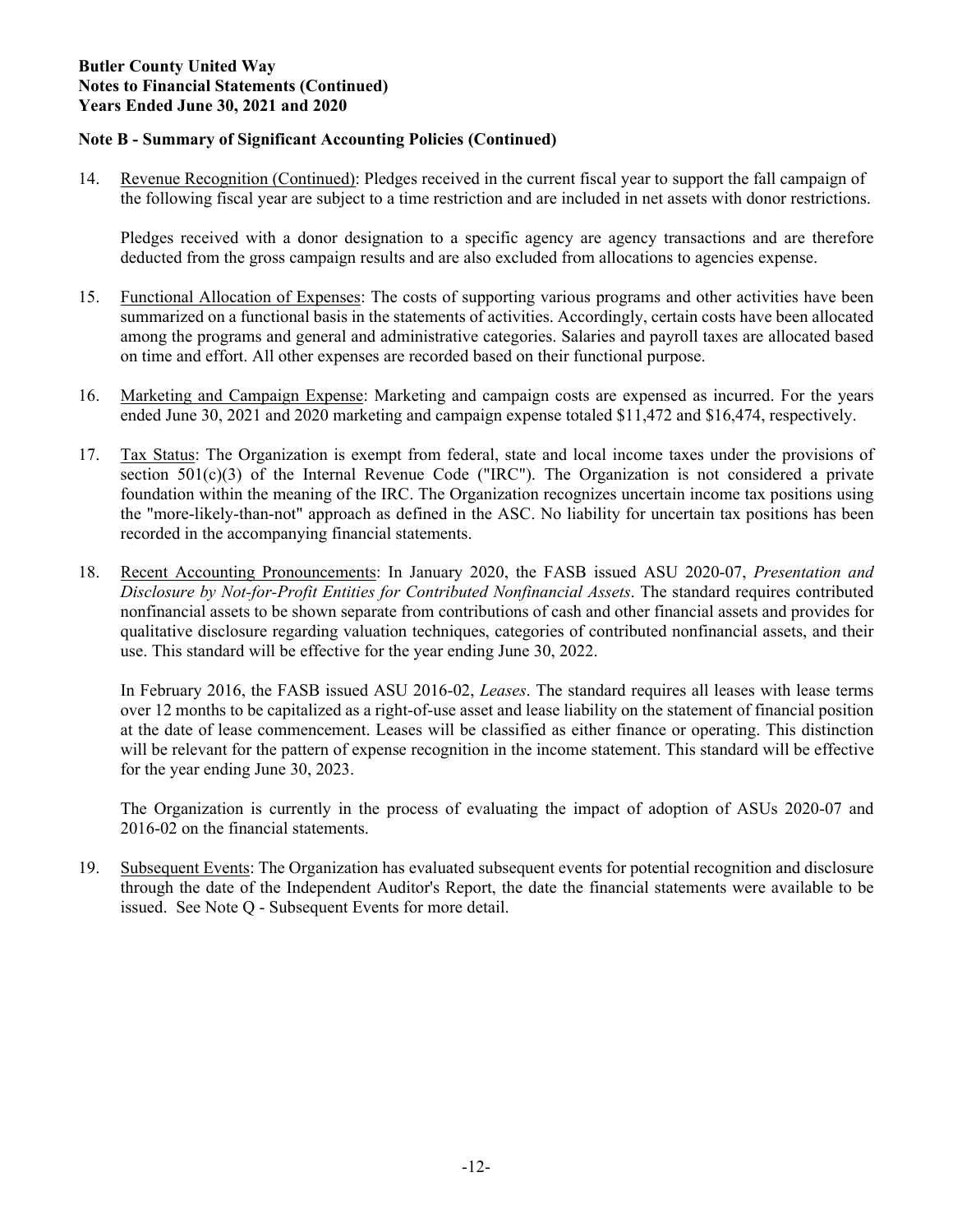#### **Note C - Programs and Activities**

The Organization focuses on connecting resources to important community needs while brokering solutions to the most urgent human needs facing the community. A variety of methods are deployed to communicate with community members in order to prioritize the issues and determine the proper solutions to these problems. Whether this means grant writing, fundraising, or collaborating with community partners, the Organization uses community input to solve community issues.

The Organization's primary programs and activities are as follows:

• *Community Impact*: The Organization connects resources to community needs that are identified by the community as most critical. The resources may include fundraising, grant writing, volunteer recruitment, or developing collaborations that best address the identified issues.

Community Impact involves developing community solutions and investing resources to effectively address health and human service needs. This includes outcome measurement, planning and problem-solving. Strategic initiatives promote collaborative problem solving and community development with community stakeholders and non-profit agencies to create long-term success in the three pillars of focus: Health, Education and Income.

• *Resource Development*: This division focuses on revenue that is secured from direct donor solicitation, corporate investments, sponsorship opportunities, and fundraising events. During the 2020 campaign year, volunteers from the community led the annual campaign which generated more than \$1,500,000 in pledged gifts from individuals and corporations. An additional 3,500 volunteers logged in over 26,660 hours to support the fundraising events and day to day details, so as to keep overhead costs low and directly benefit the award process.

## **Note D - Pledges Receivable, net**

Pledges receivable consist of:

|                                                                                               |              | 2021                    |                                  | 2020                         |                                  |
|-----------------------------------------------------------------------------------------------|--------------|-------------------------|----------------------------------|------------------------------|----------------------------------|
| Pledges receivable<br>2020 campaign pledges<br>2019 campaign pledges<br>2018 campaign pledges | \$           | 700,044<br>137,662      |                                  | \$<br>760,241<br>173,916     |                                  |
|                                                                                               |              | 837,706                 |                                  | 934,157                      |                                  |
|                                                                                               |              |                         | % of respective<br>campaign year |                              | % of respective<br>campaign year |
| Less allowance for uncollectable<br>receivables                                               |              |                         |                                  |                              |                                  |
| 2020 campaign pledges<br>2019 campaign pledges<br>2018 campaign pledges                       | $\mathbb{S}$ | (106, 218)<br>(137,662) | 15.17%<br>100.00%                | \$<br>(69,084)<br>(173, 916) | 9.09%<br>100.00%                 |
|                                                                                               |              | (243, 880)              |                                  | (243,000)                    |                                  |
| Pledges receivable, net                                                                       | \$           | 593,826                 |                                  | \$<br>691,157                |                                  |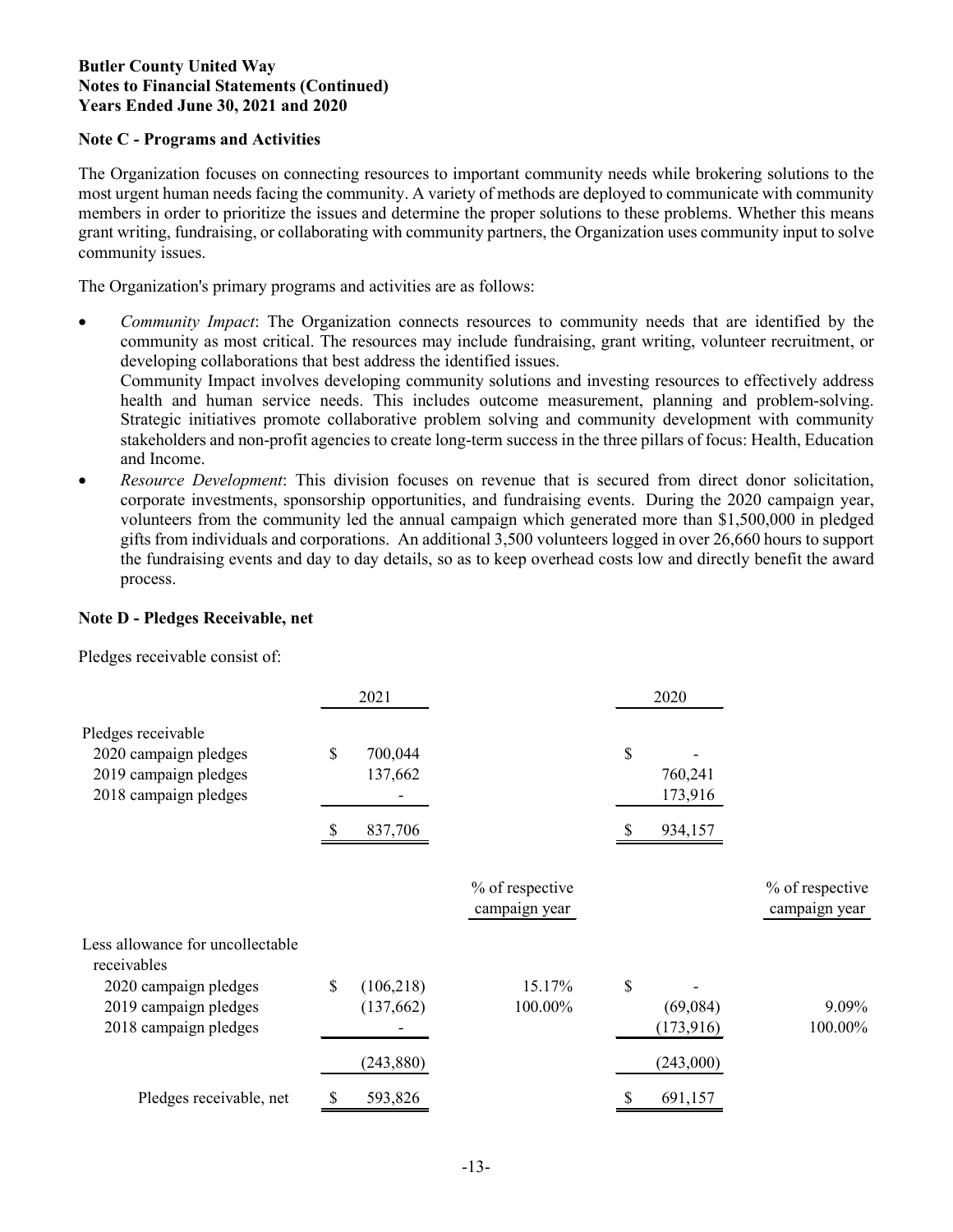## **Note D - Pledges Receivable, net (Continued)**

Pledges are reported as a receivable for one year or until paid. Historically, the allowance for uncollectible pledges is calculated to be approximately 8% - 10% of the total amount raised for the current year fundraising campaign, which is based on the Organization's actual past collection experience. Due to the impact of COVID-19, the Organization adjusted the allowance on current pledges to approximately 15%. Any unpaid pledge greater than twelve months is considered uncollectible and is written off to the allowance for uncollectible receivables.

## **Note E - Investments**

The investment balance (also known as the Legacy Fund) is comprised of long-term investments. The Legacy Fund requires approval by the Chief Executive Officer for disbursements, which are primarily used to purchase equipment and/or make building improvements. The Finance Committee makes recommendations to the Chief Executive Officer for approval.

Investments consist of:

|                         | 2021 |         |            |         |      |         | 2020 |            |  |  |
|-------------------------|------|---------|------------|---------|------|---------|------|------------|--|--|
|                         |      | Cost    | Fair value |         | Cost |         |      | Fair value |  |  |
|                         |      |         |            |         |      |         |      |            |  |  |
| Investments             |      |         |            |         |      |         |      |            |  |  |
| Common stock            | \$   | 236,256 | \$         | 374,899 | \$   | 151,498 | \$   | 202,761    |  |  |
| Money market funds      |      | 11,048  |            | 11,048  |      | 80,393  |      | 80,393     |  |  |
| US treasury obligations |      | 213,242 |            | 213,242 |      | 213,086 |      | 213,610    |  |  |
| Mutual funds            |      |         |            |         |      |         |      |            |  |  |
| Fixed income            |      | 106,970 |            | 107,797 |      | 74,926  |      | 74,699     |  |  |
| Alternative investments |      | 32,298  |            | 33,396  |      | 24,040  |      | 21,415     |  |  |
|                         |      |         |            |         |      |         |      |            |  |  |
|                         | \$   | 599,814 | \$         | 740,382 | S    | 543,943 | \$   | 592,878    |  |  |

Amounts are identified on the statements of financial position as follows:

|                                                            |   | 2021               |              | 2020               |
|------------------------------------------------------------|---|--------------------|--------------|--------------------|
| Investments, at fair value<br>Board designated investments | S | 527,140<br>213,242 | $\mathbb{S}$ | 379,268<br>213,610 |
|                                                            |   | 740,382            |              | 592,878            |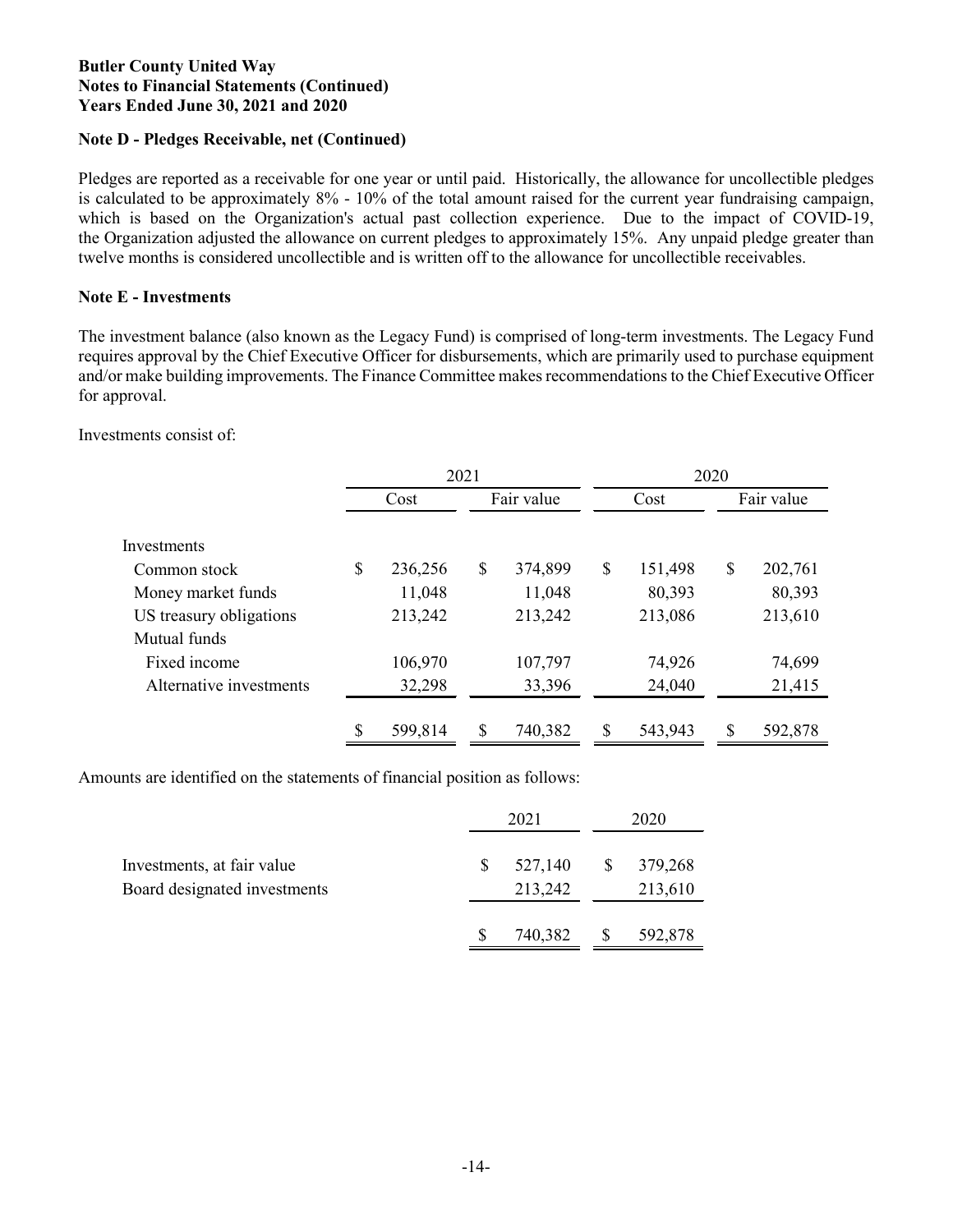## **Note E - Investments (Continued)**

Investment income consists of the following:

|                                            |    | 2021     | 2020 |         |  |  |
|--------------------------------------------|----|----------|------|---------|--|--|
| Realized (losses) gains                    | \$ | (135)    | \$   | 236     |  |  |
| Unrealized gains (losses)                  |    | 91,633   |      | (185)   |  |  |
| Investment advisory expenses               |    | (4, 784) |      | (3,719) |  |  |
| Net realized and unrealized gains (losses) |    | 86,714   |      | (3,668) |  |  |
| Interest and dividends                     |    | 10,787   |      | 11,752  |  |  |
|                                            | S  | 97,501   | S    | 8,084   |  |  |

# **Note F - Property and Equipment**

Property and equipment consist of the following:

|                               |    | 2020    |               |  |
|-------------------------------|----|---------|---------------|--|
| Equipment                     | \$ | 127,204 | \$<br>127,204 |  |
| Leasehold improvements        |    | 389,356 | 389,356       |  |
|                               |    | 516,560 | 516,560       |  |
| Less accumulated depreciation |    | 506,410 | 502,883       |  |
|                               | \$ | 10,150  | \$<br>13,677  |  |

Depreciation expense totaled \$3,527 for both the years ended June 30, 2021 and 2020.

# **Note G - Paycheck Protection Program ("PPP") Loan**

As a result of the initial uncertainty surrounding the COVID-19 pandemic, in May 2020, the Organization applied for and received a Paycheck Protection Program loan ("PPP") through the United States Small Business Administration ("SBA") under the Coronavirus Aid, Relief, and Economic Security ("CARES") Act in the amount of \$70,795.

The loan charged interest at approximately 1% and was payable over a 24-month period and was unsecured. Under the CARES Act, and subject to certain limitations as defined under the PPP loan program, the loan could be partially or fully forgiven if the proceeds were used for actual payroll and other qualified costs during the 24-week period following receipt of the loan proceeds.

In October 2020, the Organization submitted documentation to the lender and the SBA seeking full forgiveness of the PPP loan, as having satisfied the criteria as set forth in the program. In December 2020, the Organization was notified by the lender via formal approval by the SBA that the PPP loan had been satisfied in full, as the Organization met the criteria for forgiveness by expending the proceeds on qualifying costs during the stipulated time period under the provisions of the program.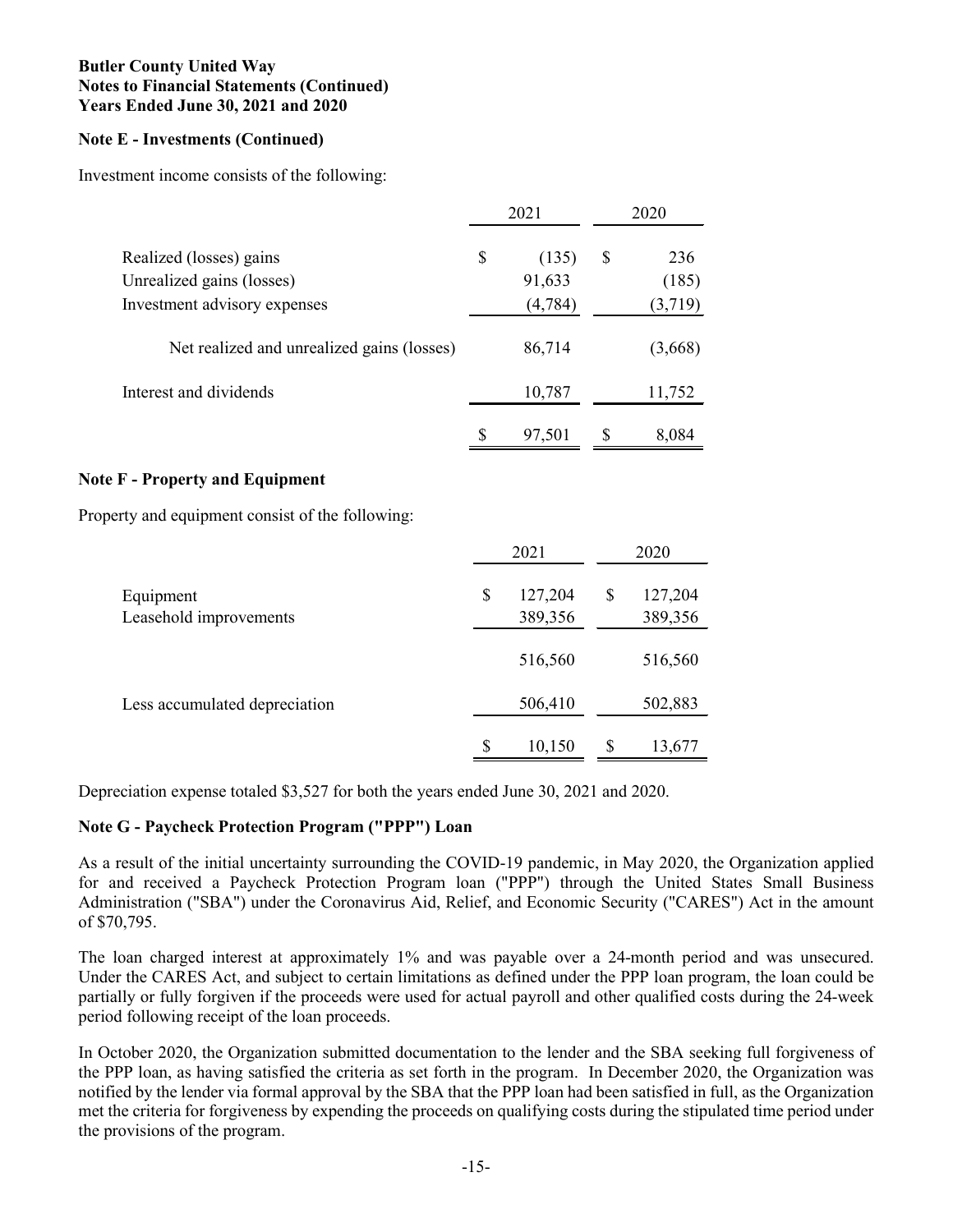# **Note G - Paycheck Protection Program ("PPP") Loan (Continued)**

The Organization elected to account for the loan forgiveness by recording it as other income as permitted by ASC 470 - Debt, and the income derived from the forgiveness is shown as "Paycheck Protection Program Loan Forgiveness" in the accompanying statements of activities.

## **Note H - Net Assets with Donor Restrictions**

Net assets with donor restrictions represent restricted contributions received for future allocation periods. The balances were:

|                                                                            |   | 2021   | 2020 |        |  |
|----------------------------------------------------------------------------|---|--------|------|--------|--|
| Hamilton Community Foundation fund<br>Time restriction - campaign revenues | S | 50,000 | S    | 50,000 |  |
| for future periods                                                         |   |        |      | 10,750 |  |
|                                                                            | S | 50,000 |      | 60,750 |  |

During the years ended June 30, 2021 and 2020, net assets of \$10,750 and \$13,225, respectively, were released from donor time restrictions.

#### **Note I - Special Events**

Special events provided revenues and expenses as follows:

|                                   | 2021                   | 2020 |              |  |
|-----------------------------------|------------------------|------|--------------|--|
| Gross revenues<br>Direct expenses | \$<br>1,023<br>(2,885) |      | 139<br>(235) |  |
| Special events, net               | (1, 862)               |      | '96          |  |

## **Note J - Operating Lease**

The Organization leases office space from the Hamilton Community Foundation at one dollar per year. The lease is a year-to-year agreement that expires on March 31, 2021, but with an automatic renewal feature with the same pre-established conditions unless 30 days' notice is given.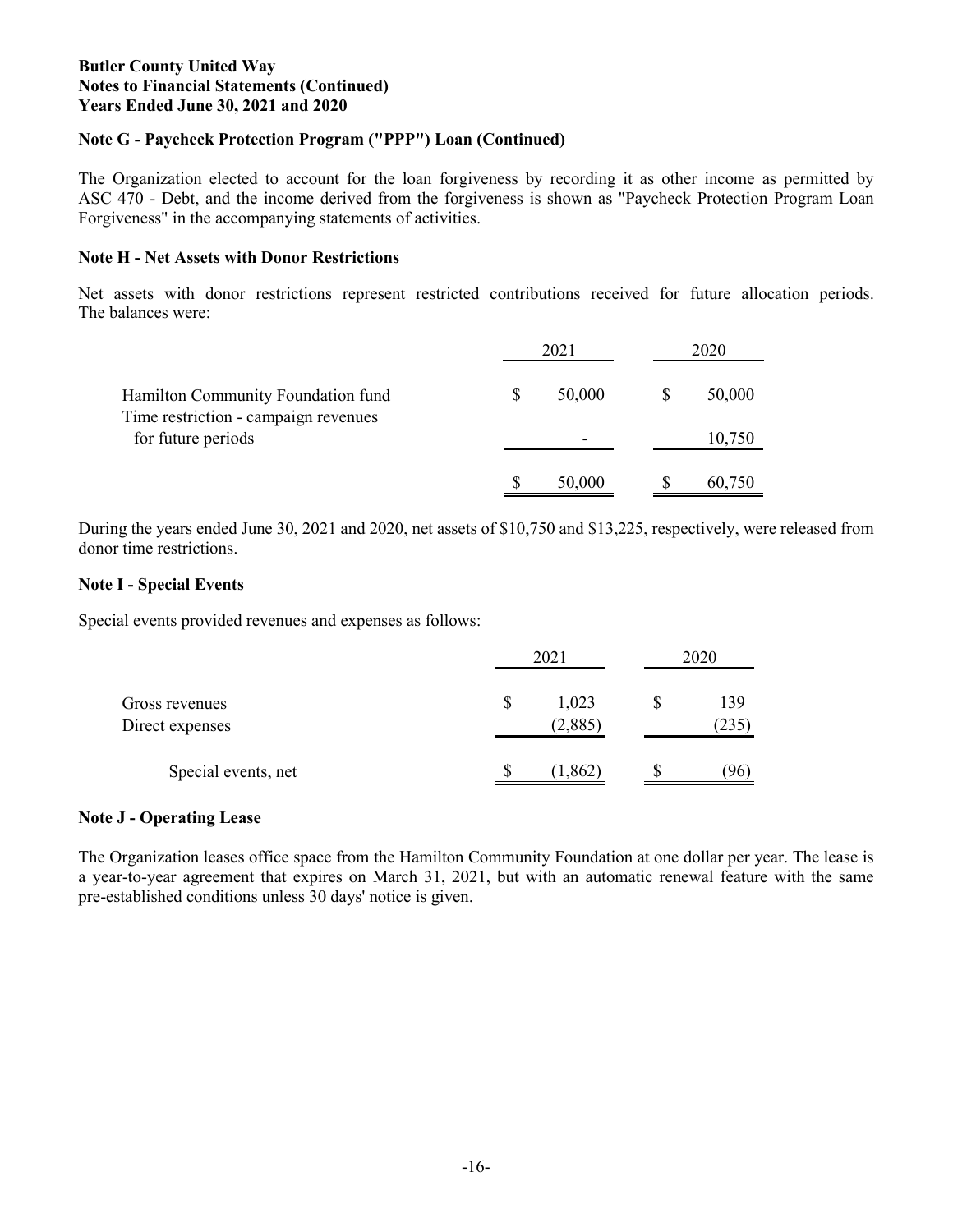#### **Note K - In kind Donations**

The Organization recognized the following donations as in-kind revenue and expense related to program and supporting services:

|                                        | 2021                    |   |                   |  |
|----------------------------------------|-------------------------|---|-------------------|--|
| Rent<br>Contributed goods and services | \$<br>40,000<br>152,330 | S | 40,000<br>471,649 |  |
|                                        | 192,330                 |   | 511,649           |  |

The estimated fair value of the operating lease is expensed annually as in-kind donations on the statements of functional expenses and included in in-kind donations on the statements of activities.

Many individuals volunteer their time and talent to perform a variety of tasks without which the United Way could not successfully conduct its programs. However, only services that meet the criteria for recognition under GAAP are recorded in the financial statements.

## **Note L - Concentrations**

The Organization operates principally in the Butler County, Ohio, geographic area. The Organization's investments are not insured and are subject to market value fluctuation. The Organization's financial instruments that are potentially exposed to concentrations of credit risk are primarily cash and pledges receivable.

The Organization's pledges receivable are primarily pledges made by businesses and their employees, and, accordingly, the collection is subject to the economic stability of the supporting businesses and on the overall economic environment of the area.

For the years ended June 30, 2021 and 2020, the Organization received approximately 27% of its supports from two companies, respectively, on behalf of their employees who participate in the payroll deduction campaign and corporate contributions.

#### **Note M - Retirement Plan**

The Organization maintains a 403(b) retirement plan that covers substantially all full-time employees. The Organization contributes 5% of each employee's qualifying compensation into the plan. For the years ended June 30, 2021 and 2020 the Organization contributed \$14,460 and \$14,384, respectively.

#### **Note N - Risks and Uncertainties**

The Organization self-insures for state unemployment purposes. In management's judgment, no material exposure exists related to the self-insurance and, accordingly, no provision has been made in the accompanying financial statements.

The Organization invests in various investment securities. Investment securities are exposed to various risks such as interest rate, market, and credit risks. Due to the level of risk associated with certain investment securities, it is at least reasonably possible that changes in the values of investment securities will occur in the near term and that such changes could materially affect net asset balances and the amounts reported in the statements of financial position.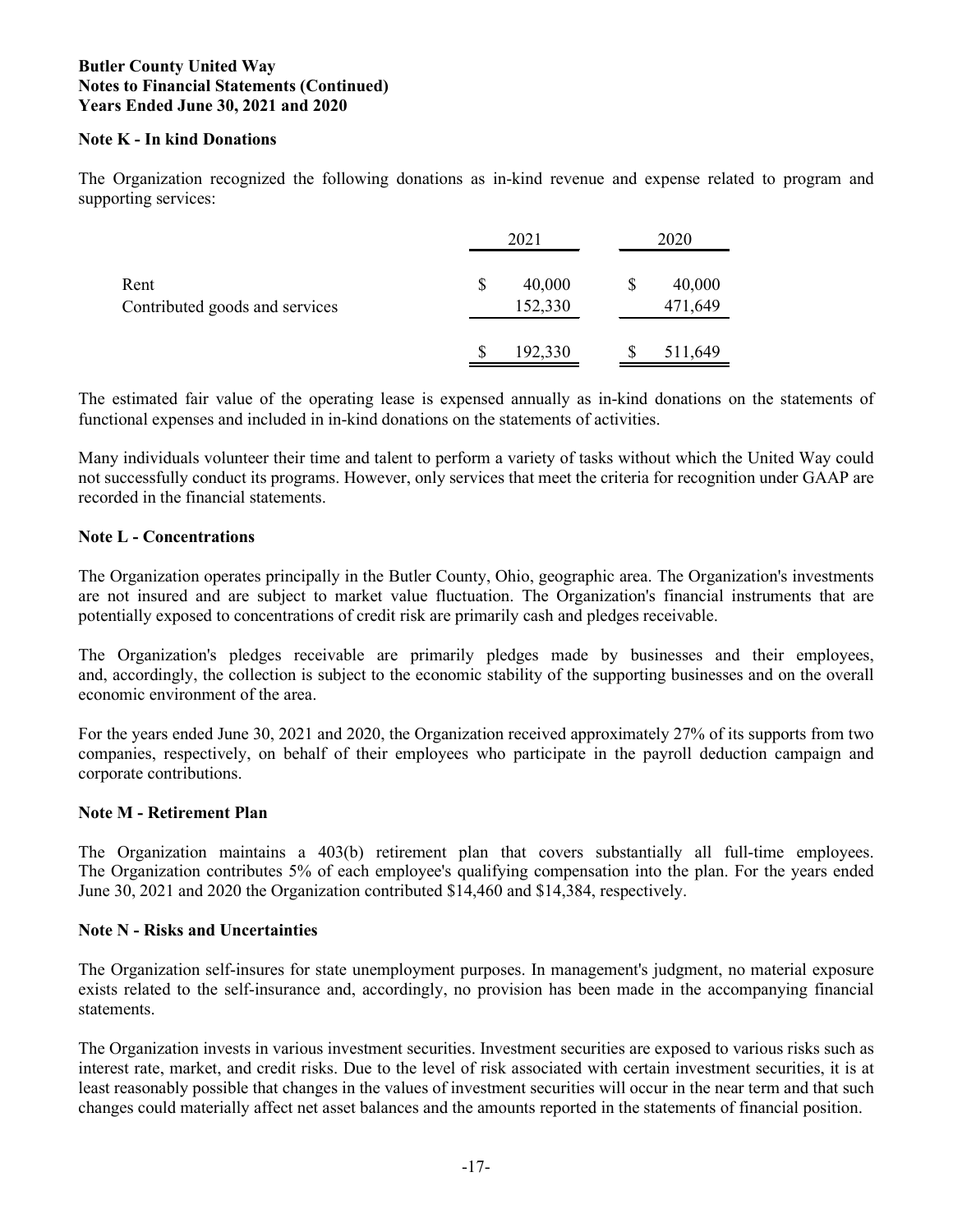# **Note N - Risk & Uncertainties (Continued)**

During 2020, the outbreak of the novel coronavirus disease 2019 ("COVID-19") was declared a United States and global pandemic. The Organization's operations have been generally impacted by the outbreak of COVID-19. Since the situation surrounding the pandemic is on-going, the duration, nature, and extent of the ultimate direct or indirect impact on the Organization's financial condition, liquidity, and/or future results of operations cannot be reasonably estimated at this time. Based on current circumstances, management believes the Organization has adequate financial resources and the liquidity to continue to sustain operations throughout the pandemic and for a period of at least one year beyond the date the accompanying financial statements were available to be issued.

# **Note O - Fair Value Measurements**

The following table sets forth by level, within the fair value hierarchy, the Organization's assets at fair value as of June 30, 2021:

|                               | Level 1       | Level 2 | Level 3 | Total         |
|-------------------------------|---------------|---------|---------|---------------|
| Investments                   |               |         |         |               |
| Common stock                  | \$<br>374,899 | \$      | \$      | \$<br>374,899 |
| Money market funds            | 11,048        |         |         | 11,048        |
| US treasury obligations       | 213,242       |         |         | 213,242       |
| Mutual funds                  |               |         |         |               |
| Fixed income                  | 107,797       |         |         | 107,797       |
| Alternative investments       | 33,396        |         |         | 33,396        |
|                               | 740,382       | \$      |         | 740,382       |
| Beneficial interest in assets |               |         |         |               |
| held by community foundations |               | 127,367 |         | 127,367       |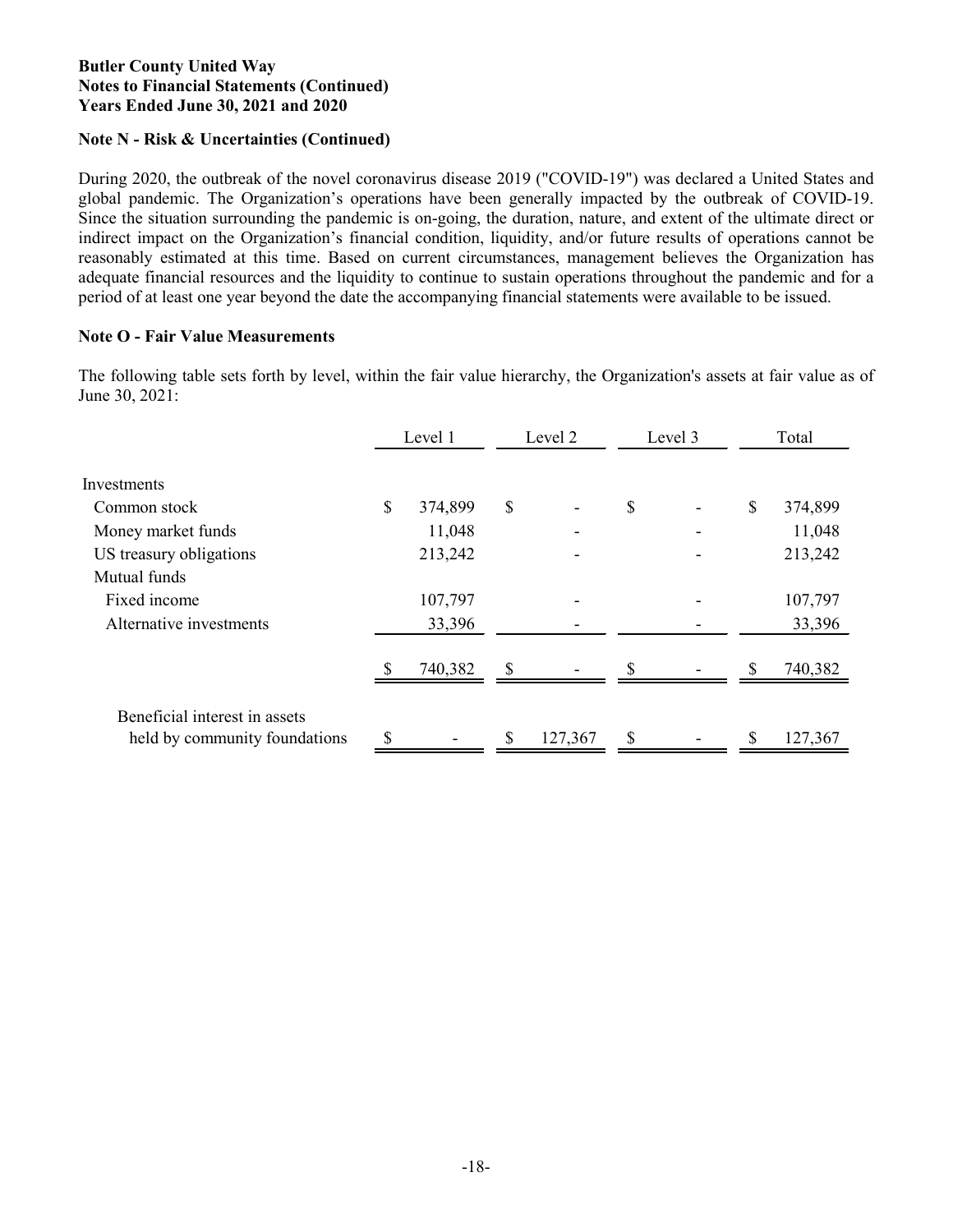#### **Note O - Fair Value Measurements (Continued)**

The following table sets forth by level, within the fair value hierarchy, the Organization's assets at fair value as of June 30, 2020:

|                                                                | Level 1       |    | Level 2 | Level 3 | Total         |
|----------------------------------------------------------------|---------------|----|---------|---------|---------------|
| Investments                                                    |               |    |         |         |               |
| Common stock                                                   | \$<br>202,761 | \$ |         | \$      | \$<br>202,761 |
| Money market funds                                             | 80,393        |    |         |         | 80,393        |
| US Treasury obligations                                        | 213,610       |    |         |         | 213,610       |
| Mutual funds                                                   |               |    |         |         |               |
| Fixed income                                                   | 74,699        |    |         |         | 74,699        |
| Alternative investments                                        | 21,415        |    |         |         | 21,415        |
|                                                                | 592,878       | S  |         |         | 592,878       |
| Beneficial interest in assets<br>held by community foundations | \$            | \$ | 100,634 | \$      | 100,634       |

Following is a description of the valuation methodologies used for assets measured at fair value:

*Common stock*: Valued at the closing price posted on the active market on which the individual securities are traded.

*US treasuries obligations*: Valued based on amortized cost which equates to fair value.

*Money market funds*: Valued based on amortized cost which equates to fair value.

*Mutual funds*: Valued at the published net asset value of shares held at year-end.

*Assets held by community foundations*: Values provided by community foundations based upon market value of underlying assets.

## **Note P - Liquidity and Availability**

As part of the Organization's liquidity management, it has a policy to structure its financial assets to be available as its general expenditures, liabilities, and other obligations come due.

The Organization is substantially supported by contributions. Because a donor's restriction requires resources to be used in a particular manner or in a future period, the Organization must maintain sufficient resources to meet those responsibilities to its donors. Thus, financial assets may not be available for general expenditure within one year.